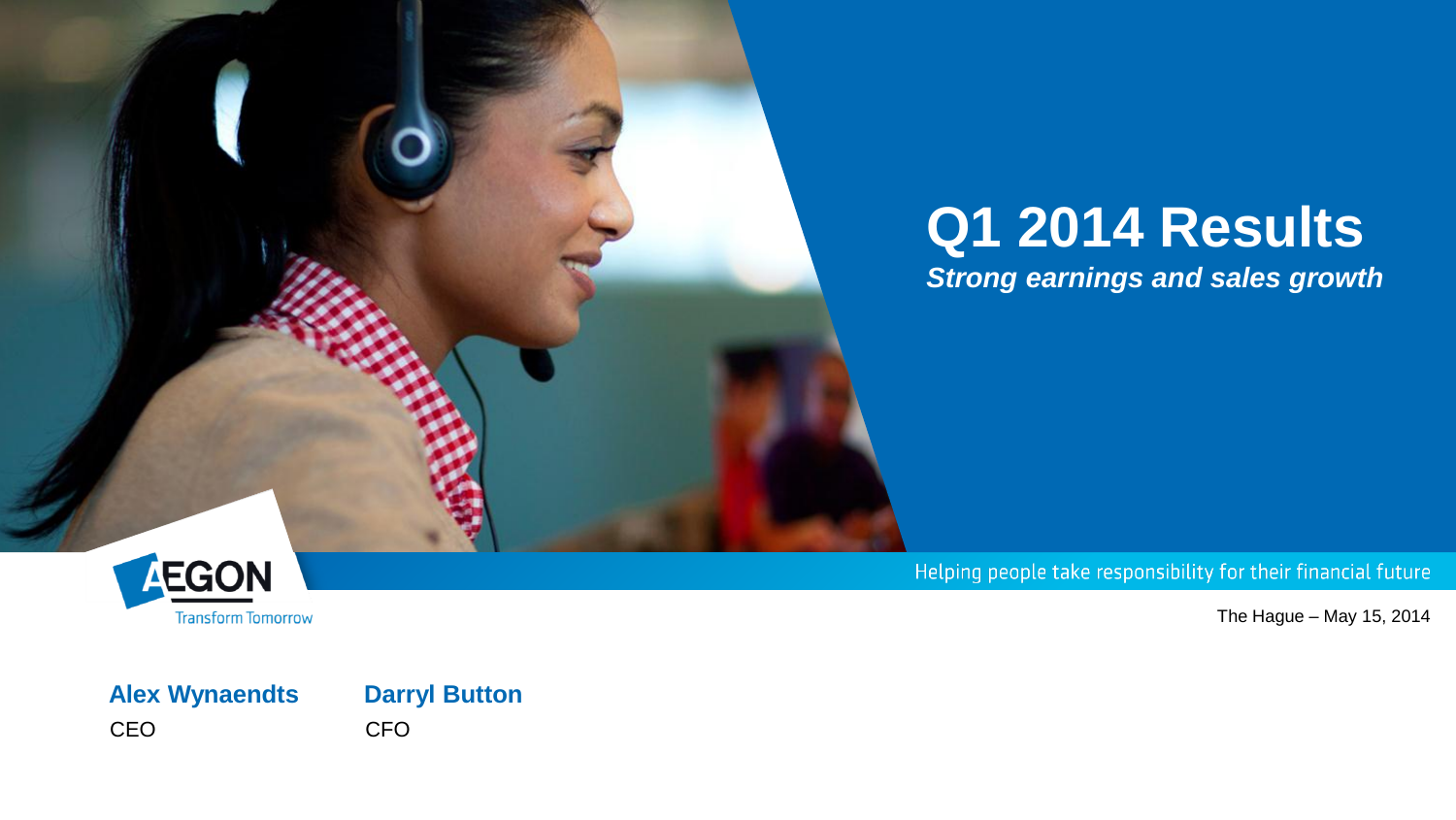## **Positive momentum continues**

- Underlying earnings up on higher account balances and lower financing costs at the holding
	- Continuing strong deposit growth results in higher fee-based earnings
- **Higher sales driven by strong deposit growth and accident & health sales in the US** 
	- ► MCVNB strong; increased profitability in the US and New markets offset by declines in NL and UK
- Active capital management further drives down cost of leverage, supports improving RoE
- **Operational free cash flows contributing to solid capital position**

| Earnings*    | Fee*             | <b>Sales</b>                        | <b>MCVNB</b>              |                                    | <b>Cash flow*</b> |  |
|--------------|------------------|-------------------------------------|---------------------------|------------------------------------|-------------------|--|
| I€ 498m l    | 37%              | $\mid \in 2.1$ bn $\mid \cdot \mid$ | $\vert \in 223$ m $\vert$ | $8.4\%$                            | $\in$ 305ml       |  |
|              |                  |                                     |                           |                                    |                   |  |
| +7% vs Q1 13 | $+4$ pp vs Q1 13 | +20% vs Q1 13                       | -4% vs Q1 13              | 9.1% excluding<br>run-off business | -7% vs Q1 13      |  |



*\* Earnings = underlying earnings before tax; Fee = fee-based earnings as a percentage of underlying earnings; Cash flow = operational free cash flow excluding market impact and one-time items*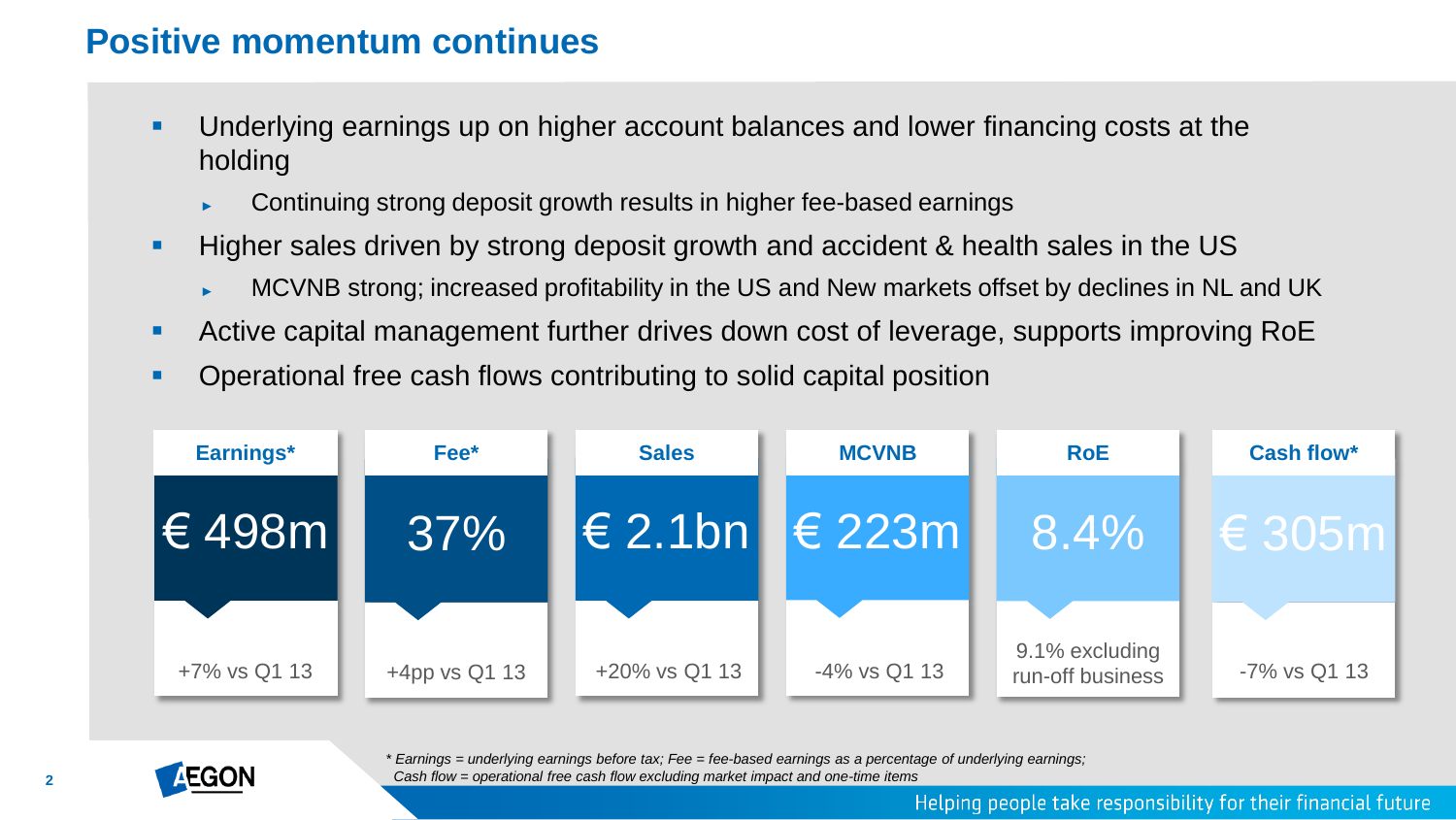# **US pensions, VA and asset management drive 35% deposit growth**

- **Gross deposits higher in all units** 
	- ► Pension deposits in the Americas 43% higher on plan take-overs and continued focus on retirement readiness by growing employee participation and contributions
	- ► US variable annuity deposits up 26% as a result of focus on key distribution partners and expanding alternative distribution channels
	- ► Deposits in AAM increase 82% driven by strong retail sales in the UK and China
- Strong net deposits in the Americas of EUR 2 billion more than offset by transfer of pension fund assets to the Polish government (EUR 1.5 billion) and replacement of large asset management mandate (EUR 3 billion)



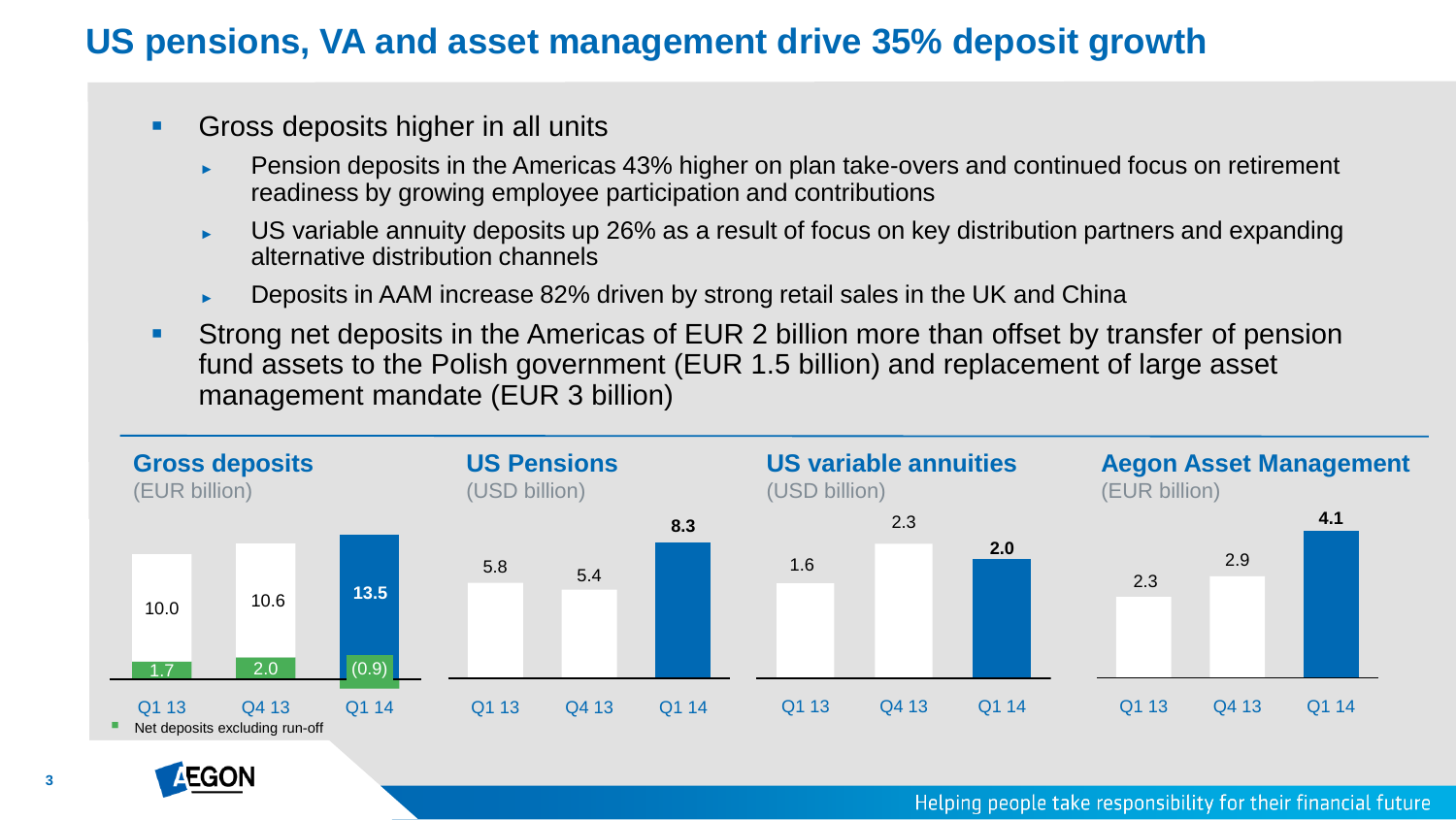# **Active capital management**

- Capital management results in lower funding costs, improving cash flows and increasing RoE
	- Call of USD 550 million 6.875% capital securities effective March 2014
	- Call of USD 1,050 million 7.25% capital securities effective June 2014
	- ► EUR 700 million 4% Solvency II Tier 2 securities issued in April 2014
	- EUR 500 million senior bond to be retired in December 2014
- Leverage ratio and fixed charge coverage on track to reach 2014 objectives



\* Interest expense on financial leverage and preferred dividends; 2013 restated to reflected earnings impact of DAC and longevity accounting changes \*\* Gross leverage ratio reflects shareholders' equity adjusted for DAC and longevity accounting changes

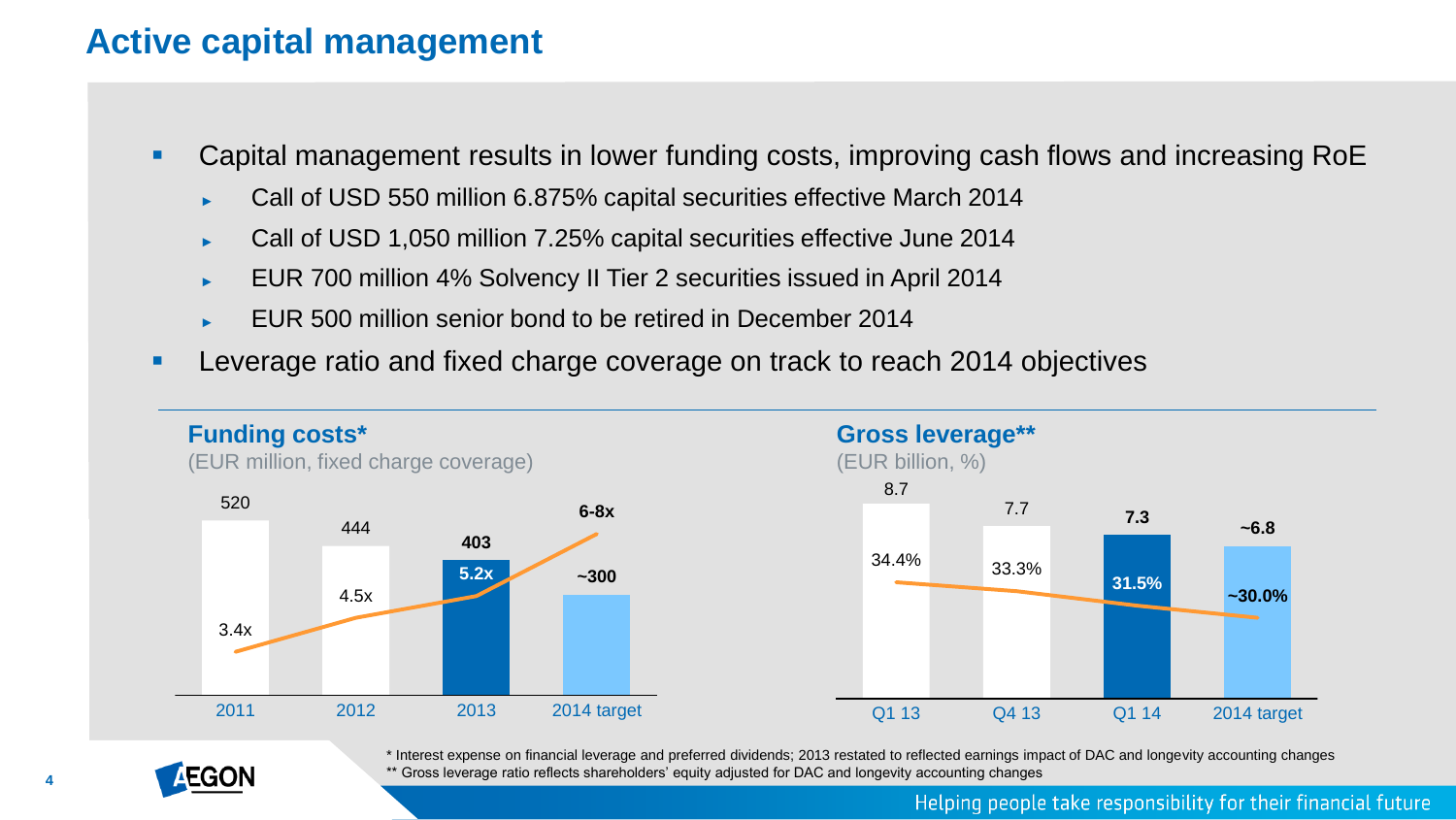# **Execution of our strategy**

| Optimizing<br>our portfolio                   | Sale of 50% stake in joint venture with Caja de Badajoz in Spain<br><b>In</b><br>Launch of Retiready in UK to address retirement needs of growing non-advised market<br><b>D</b><br>Regulatory changes support strategic focus on At Retirement and Workplace savings through platform<br>Successful Dutch mortgage fund with inflows of over EUR 1 billion since launch in Q4 2013 |
|-----------------------------------------------|-------------------------------------------------------------------------------------------------------------------------------------------------------------------------------------------------------------------------------------------------------------------------------------------------------------------------------------------------------------------------------------|
| <b>Enhancing</b><br>customer<br>loyalty       | Launch of "Mijn Aegon" in NL, giving customers access to their Aegon products on one online portal<br>Over 350,000 customers registered already to use "Mijn Aegon"<br>"Your Financial Life" added to Transamerica.com, a one-stop retirement resource                                                                                                                              |
| <b>Achieving</b><br>operational<br>excellence | Issuance of EUR 1.4bn Dutch RMBS at best pricing since financial crisis, funding for ~8,000 mortgages<br>п<br>Aegon UK S&P rating affirmed, outlook to Stable; AA- rating assigned by Fitch<br>п                                                                                                                                                                                    |
| <b>Empowering</b><br>our employees            | Tracking above financial sector for engagement and at high performance norm for enablement<br>88% of employees participated in global survey                                                                                                                                                                                                                                        |

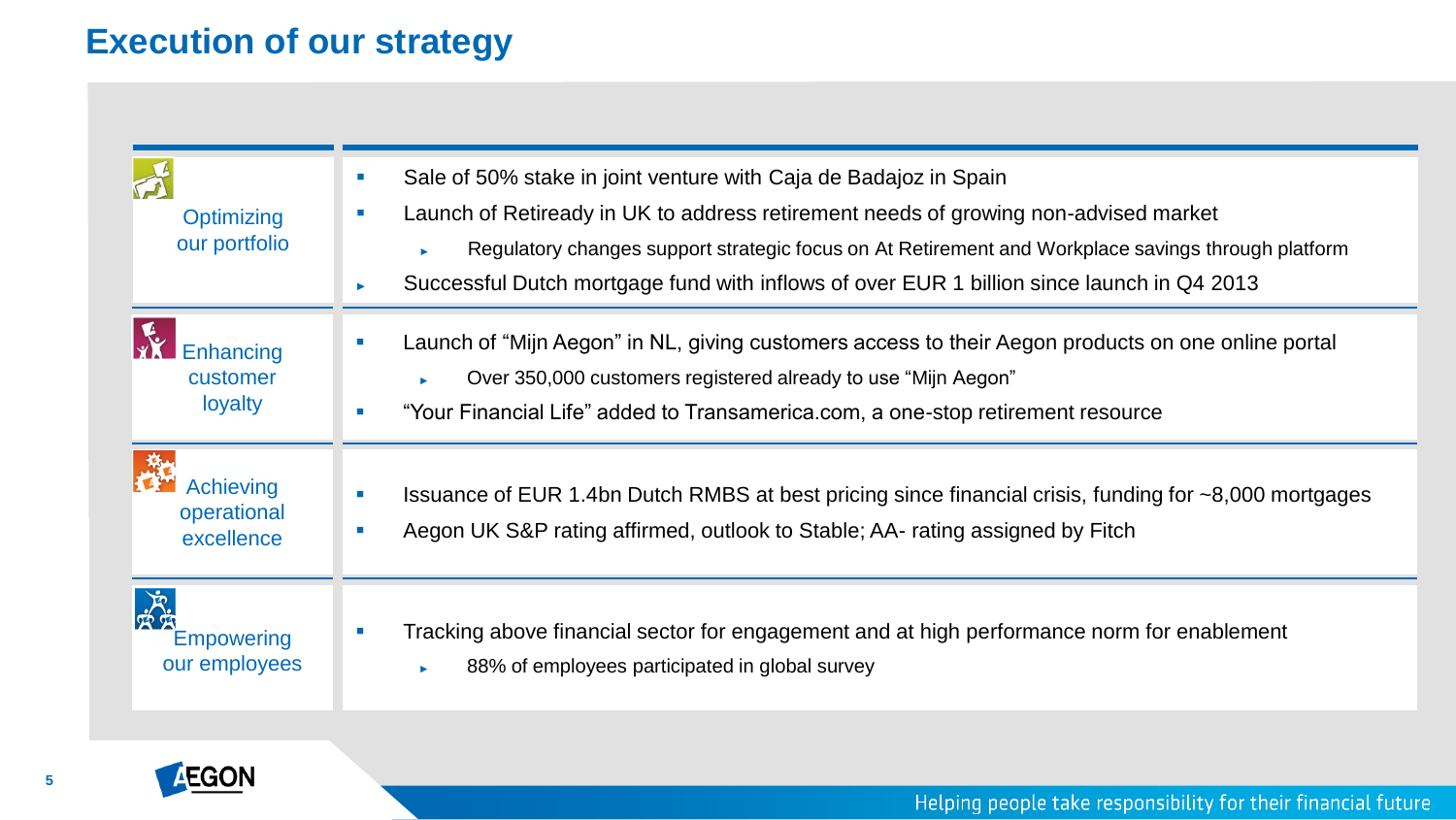**Register now for our annual Analyst & Investor Conference**



**Scan the QR code for more detailed information or contact investor relations** **Upcoming events**

# **May**

**Annual General Meeting of Shareholders** The Hague May 21, 2014

**Retirement Readiness Report 2014**  May 28, 2014

# **June**

**Analyst & Investor Conference** New York June 25, 2014

# **August**

**Q2 2014 Results** August 14, 2014



**6**

UNDEER **FALLS ALLINDR** man yang t **RAPPOND I** i di Tituli I ,,,,,,,,,,, **BUSERSER I** ,,,,,,,,,,,, i i i bibliotti dell' **........... HARBBORDHOMM** <u>HIII BITIRITI</u> **TITULER AND ALLE** <u>herbertannen</u> ,,,,,,,,,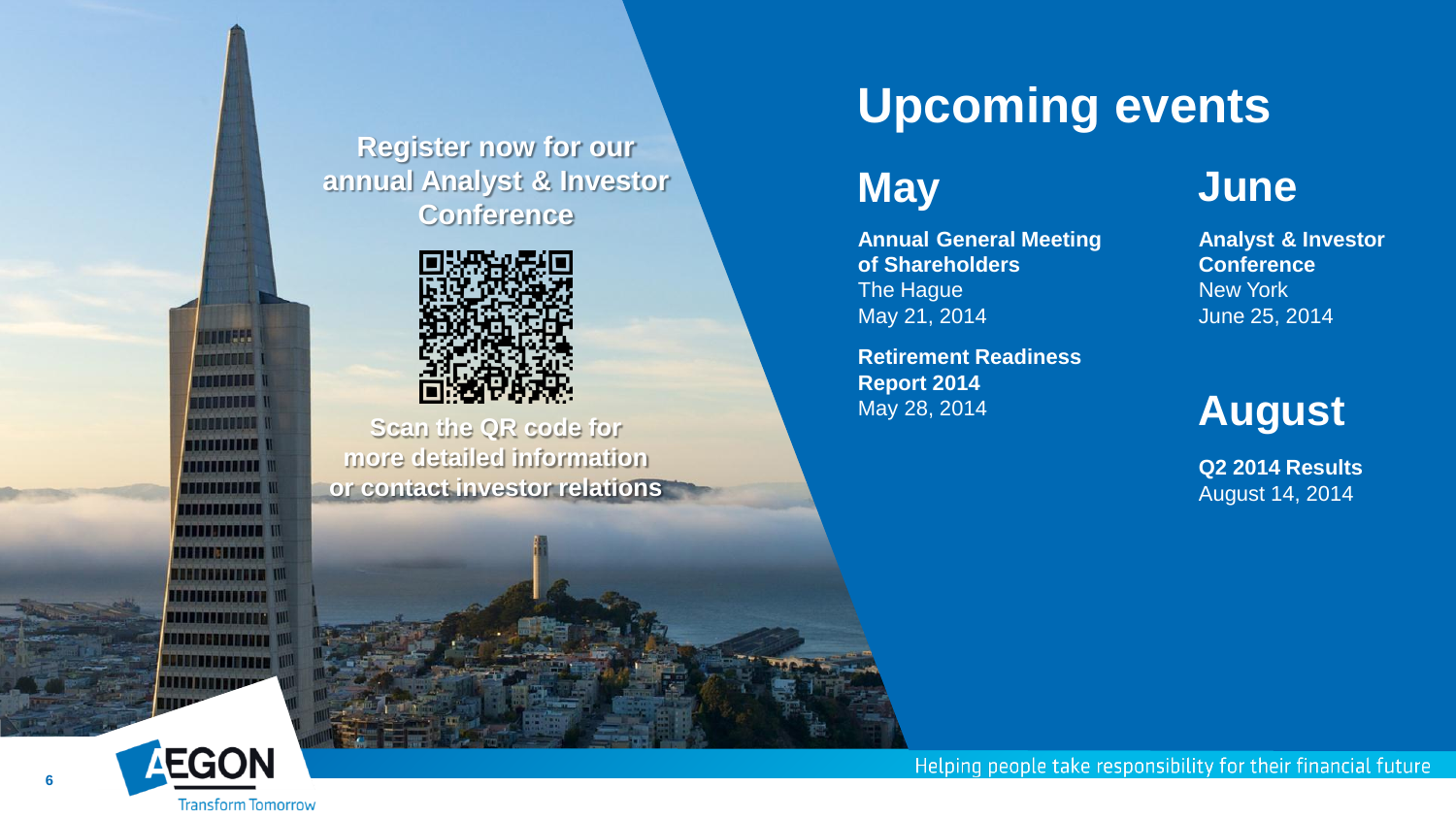# **Appendix** Appendix



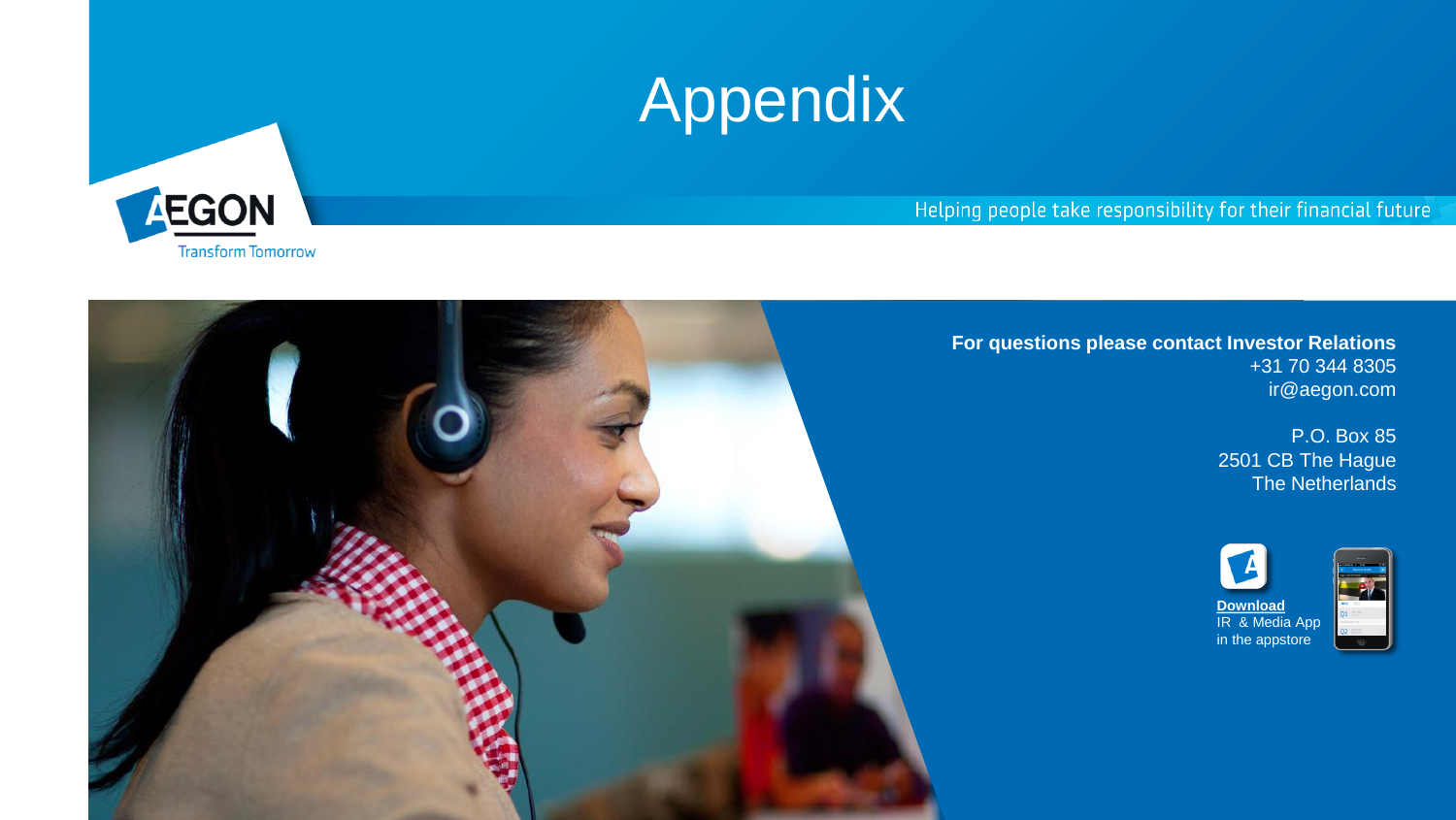#### **Progress towards 2015 targets**



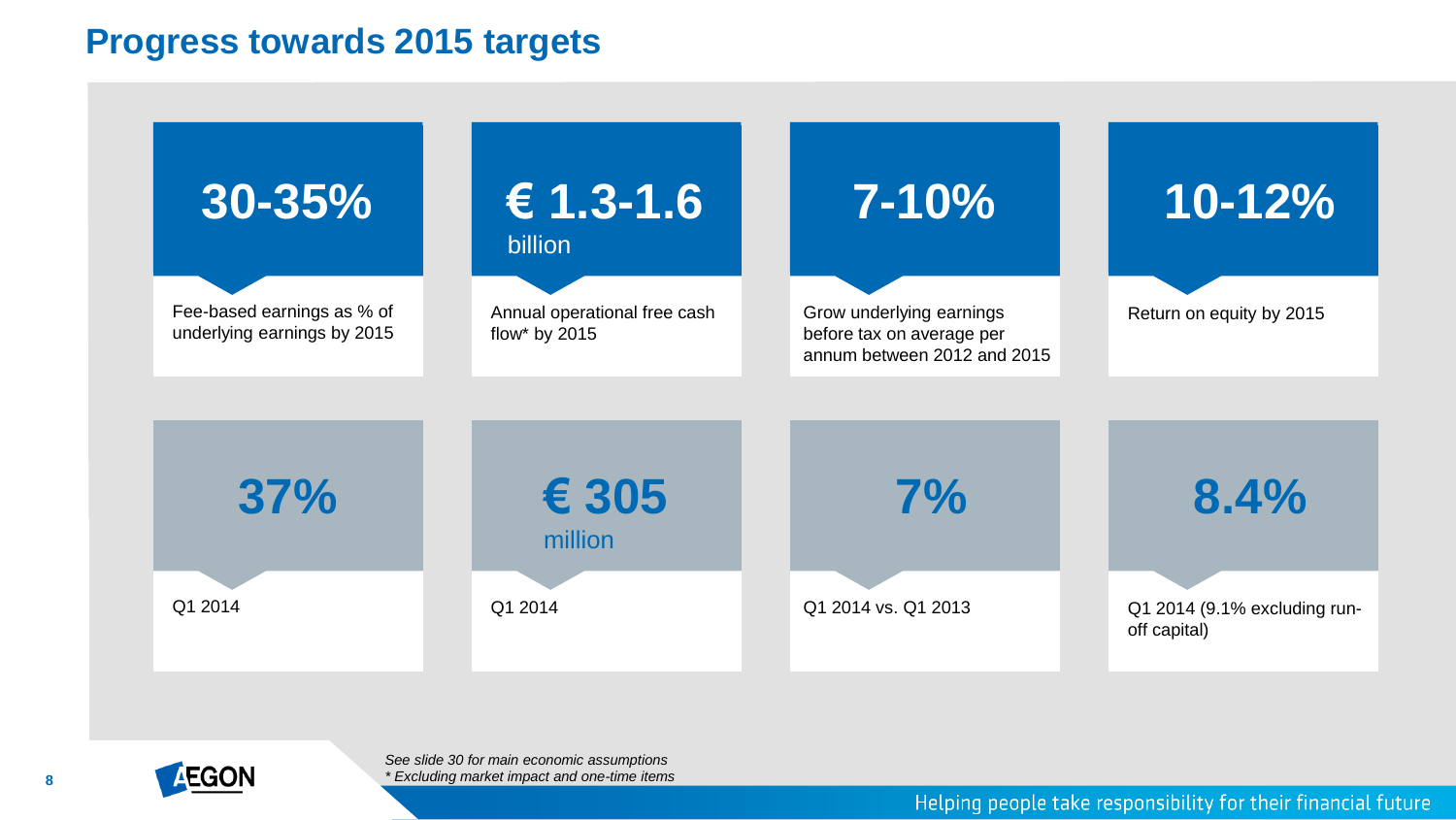# **Continued delivery of strong results**

**Underlying earnings before tax** (EUR million)



**Fee-based earnings** (% of UEBT)



**Sales and MCVNB\*** (EUR million)



**Return on equity**  $(%)$ 



**Operational free cash flows\*\*** (EUR million)









**9**

*\* See slide 31 for MCVNB methodology changes*

*\*\* Excluding market impacts and one-time items*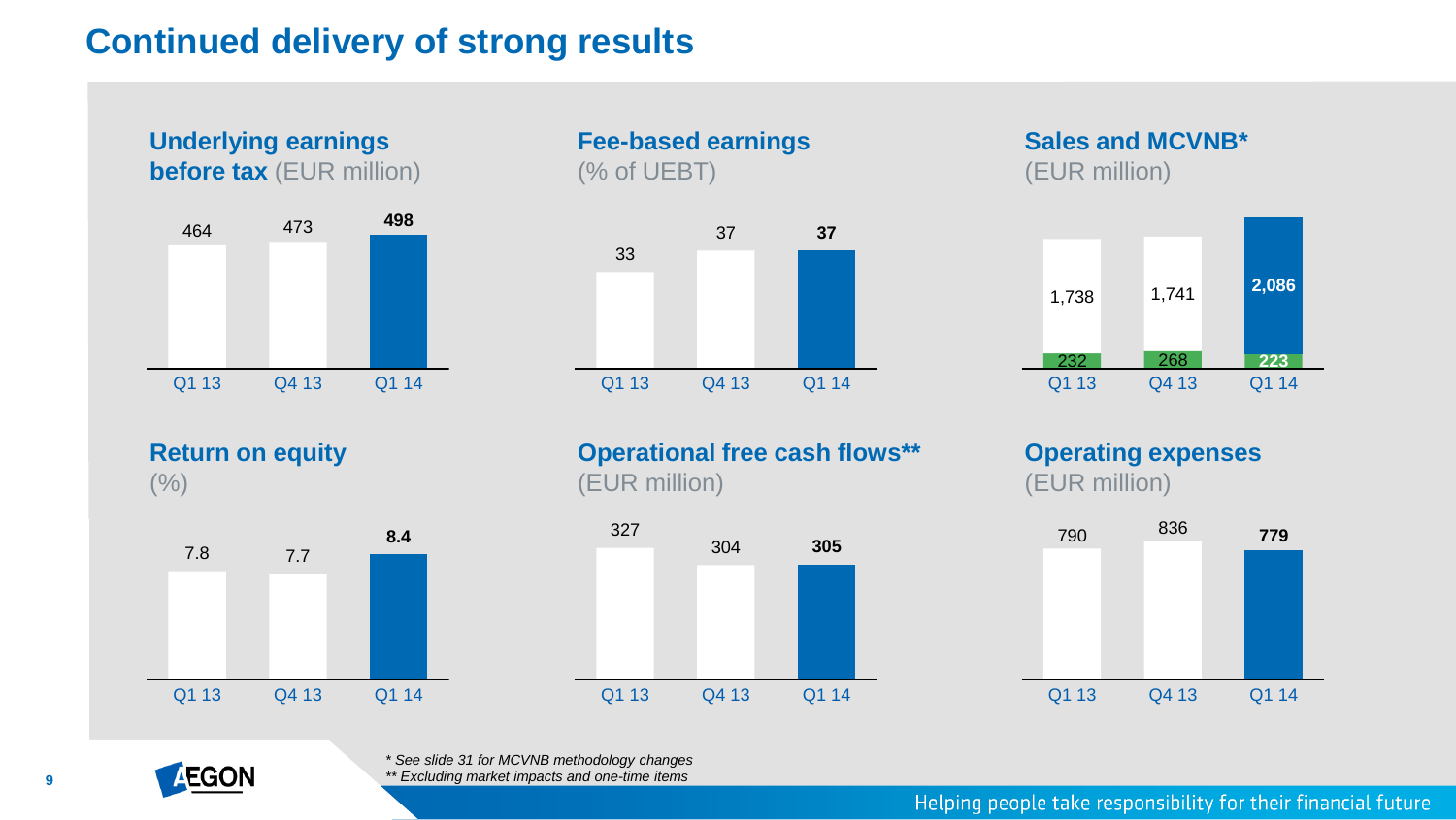# **Underlying earnings up on business growth, markets and lower leverage costs**

- **Underlying earnings increased 7% compared to Q1 2013 driven by business growth and** favorable equity markets (EUR 39 million) and impact of deleveraging (EUR 10 million)
	- ► partly offset by investments in technology (EUR 10 million) and the impact of unfavorable currency exchange rates (EUR 11 million)

#### **Underlying earnings before tax**  (EUR million)



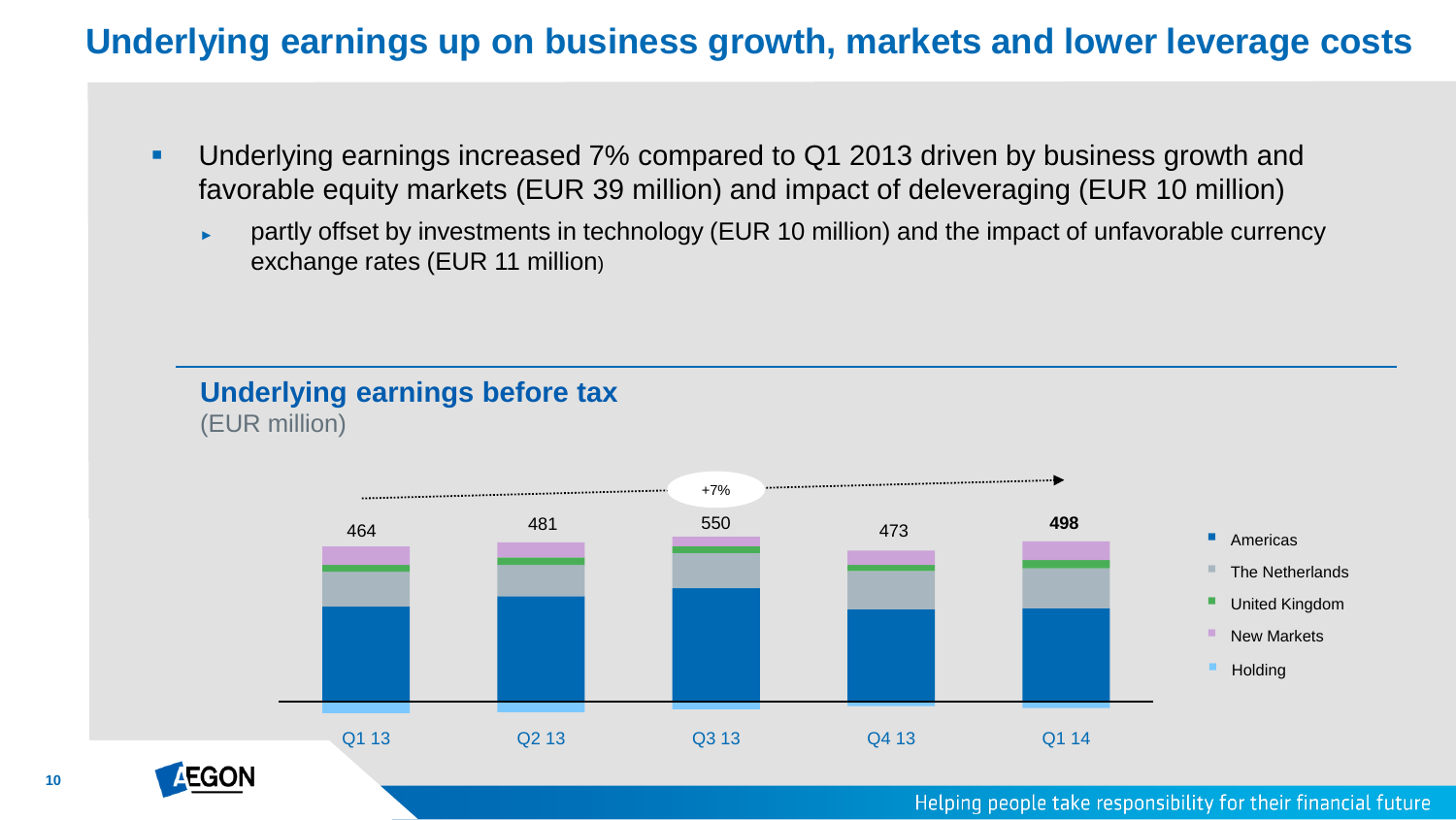# **Underlying earnings increased to EUR 498 million**

- **Higher earnings in the Americas as growth in variable annuity, pension and mutual fund balances more** than offset the impact of lower reinvestment yields and unfavorable mortality
- **Higher earnings in the Netherlands due mostly to higher investment income and lower funding costs**
- UK earnings higher as improved persistency more than offset investments in technology
- **New Markets earnings increased as higher earnings from asset management more than offset lower** earnings in Asia and a divestment in Spain in 2013
- **Holding costs decreased 44% to EUR 21 million following debt redemptions, lower operating expenses** and a one-time gain of EUR 8 million related to interest on taxes

#### **Underlying earnings before tax**



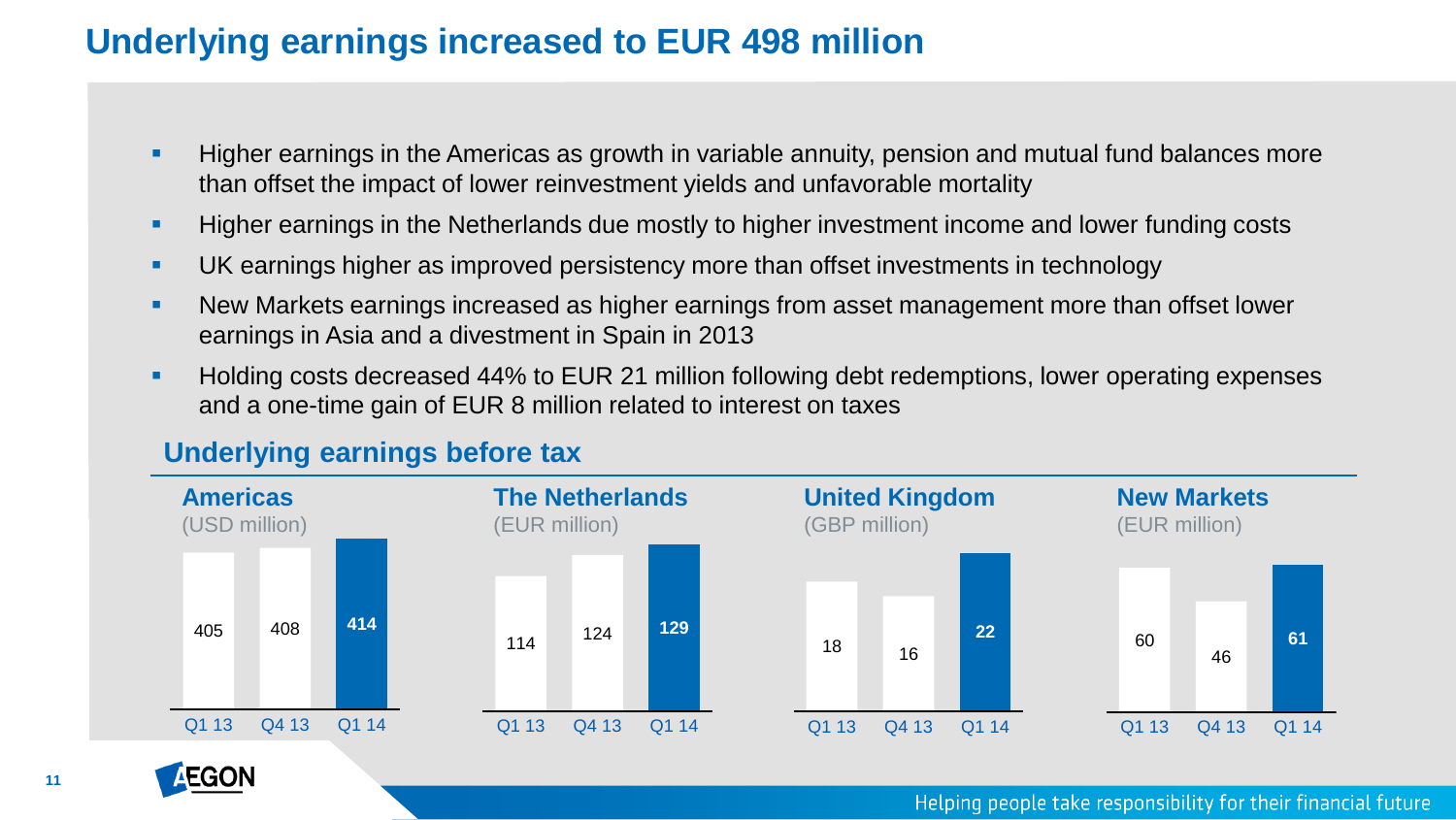# **Strong net income in Q1 2014**

- Fair value items mainly reflect hedging programs without accounting match in the US and NL
- Gains on investments mainly driven by the sale of a stake in a single equity investment in the **Netherlands**
- Impairments remained low and mainly consisted of mortgages in CEE; impairments in the US completely offset by RMBS recoveries
- Other charges primarily related to restructuring costs in the United Kingdom



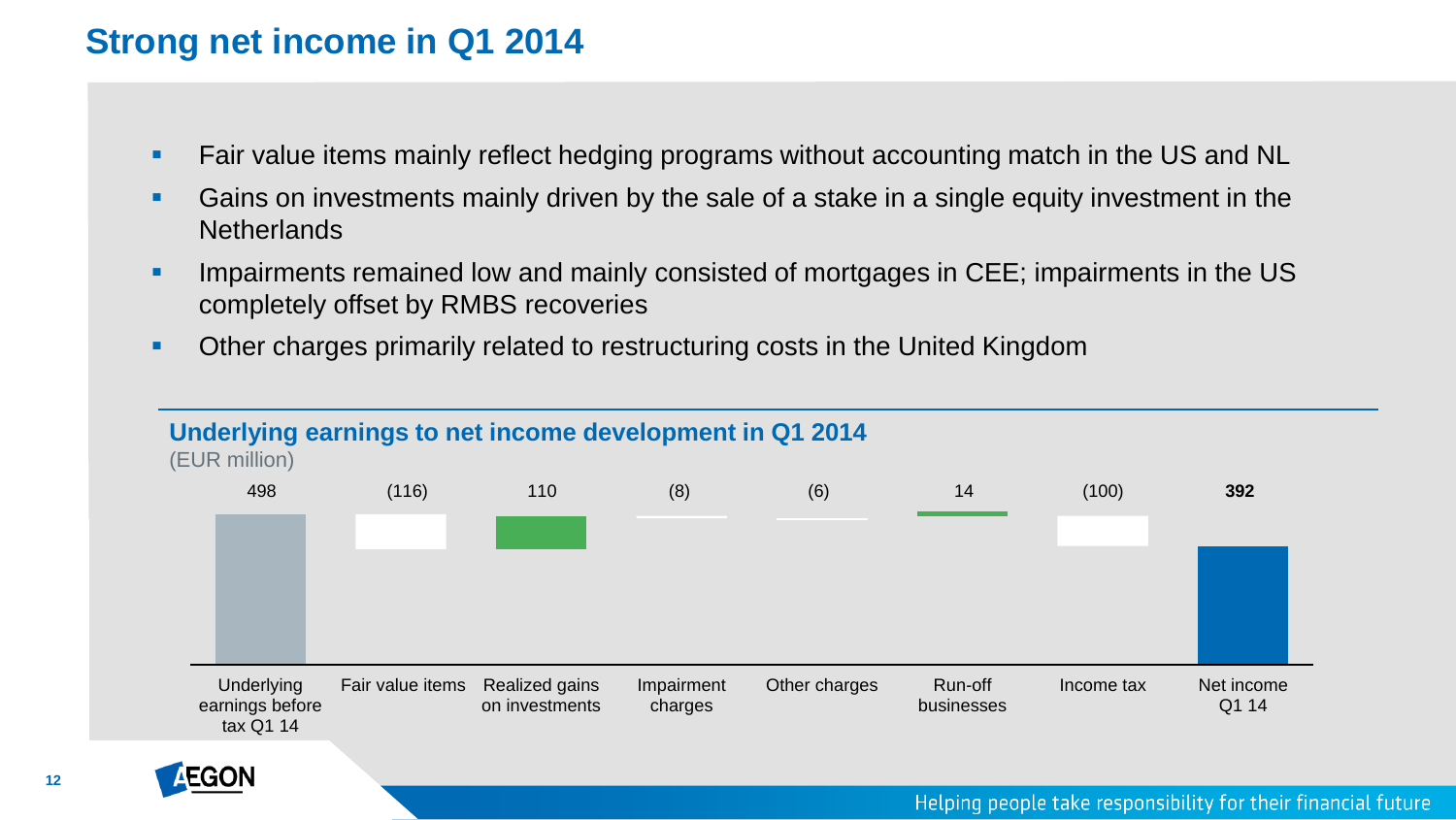# **Fair value items impacted by hedge programs without an accounting match**



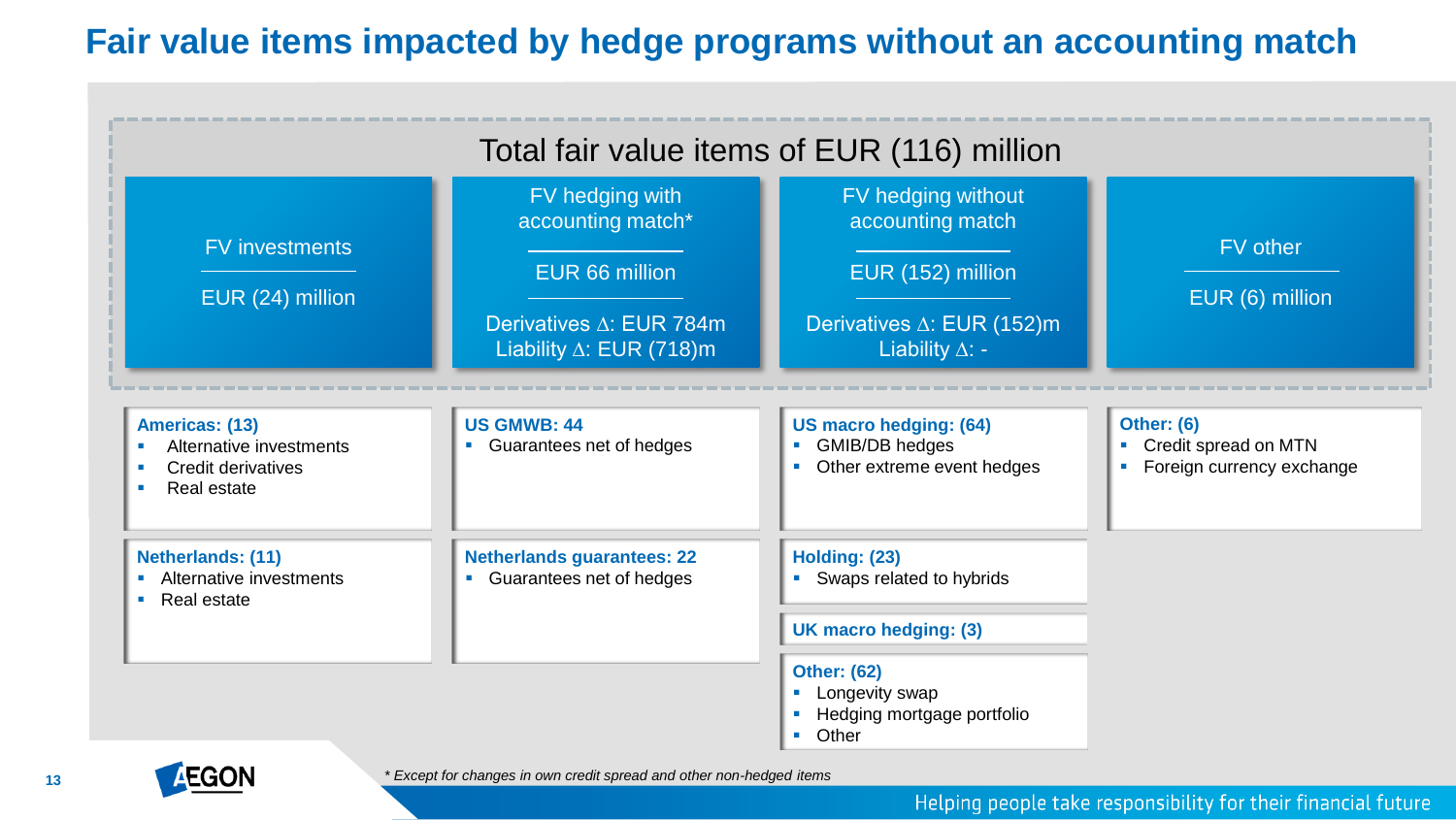### **Total sales up 20% on strong deposits and accident & health sales**

- Gross deposits up 35% driven by US pensions and VA as well as asset management flows
	- ► Net deposits down on transfer of Polish pension fund assets to the government for EUR 1.5 billion and replacement of EUR 3 billion asset management mandate
- New life sales lower following strong post-RDR UK pension sales in Q1 2013 partly offset by increased universal life sales in the Americas
- **Higher accident & health and general insurance sales driven by portfolio acquisitions in the** US resulting from new distribution agreements and growth in supplemental health





*Note: total sales consists of new life sales plus 1/10th of gross deposits plus new premiums for accident & health and general insurance*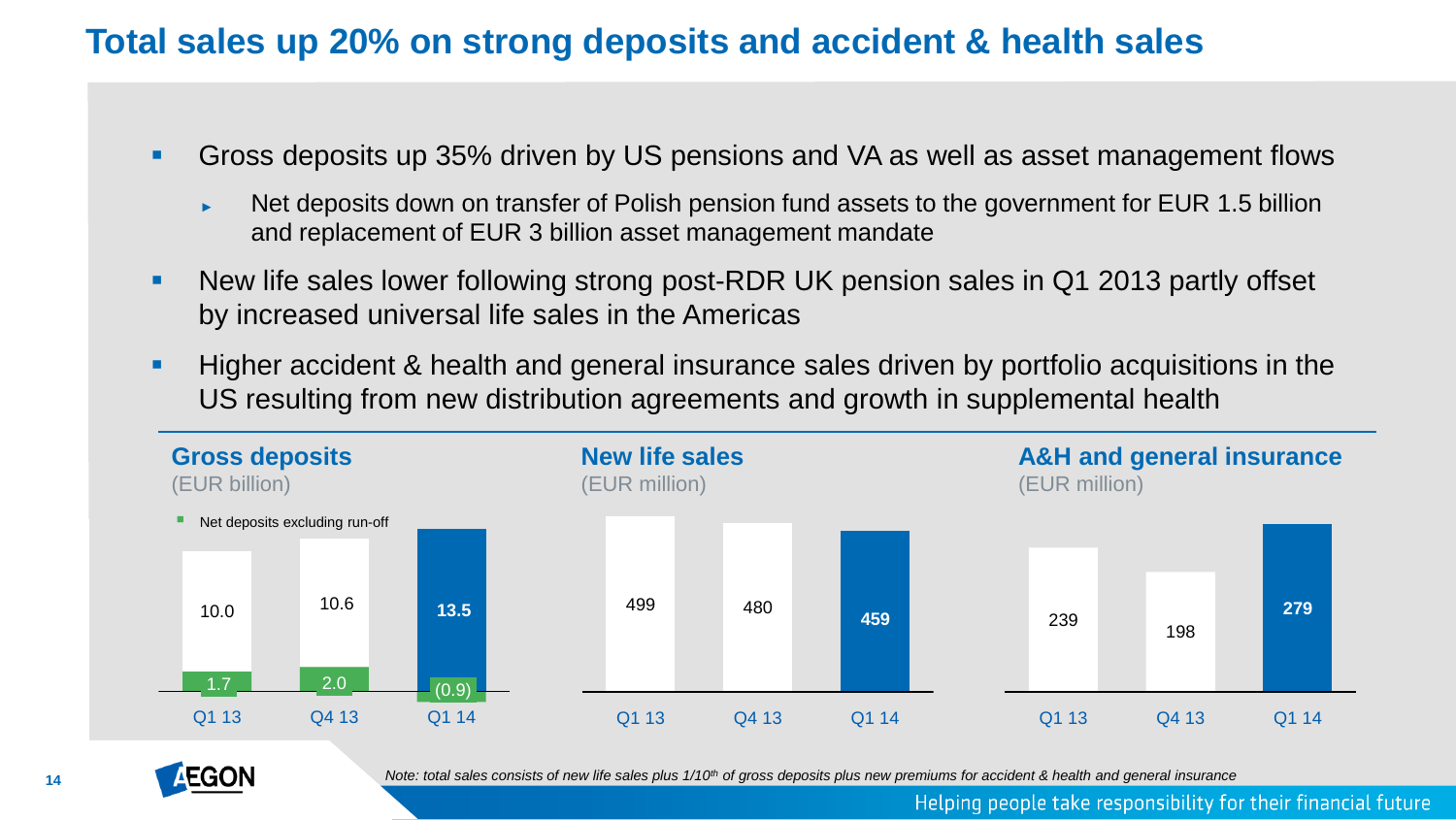#### **Gross deposits higher in all units**

- Gross deposits in the Americas up 26% driven by growth in pensions and variable annuities
- Gross deposits in the Netherlands up 20% driven by inflows at on-line bank Knab
- Gross and net inflow on the Platform of GBP 0.3 billion, launch of Retiready is expected to accelerate growth
- New Markets up 73% on strong asset management inflows driven by growth in retail sales in the UK and China as well as strong VA production in Japan



#### **Gross deposits**

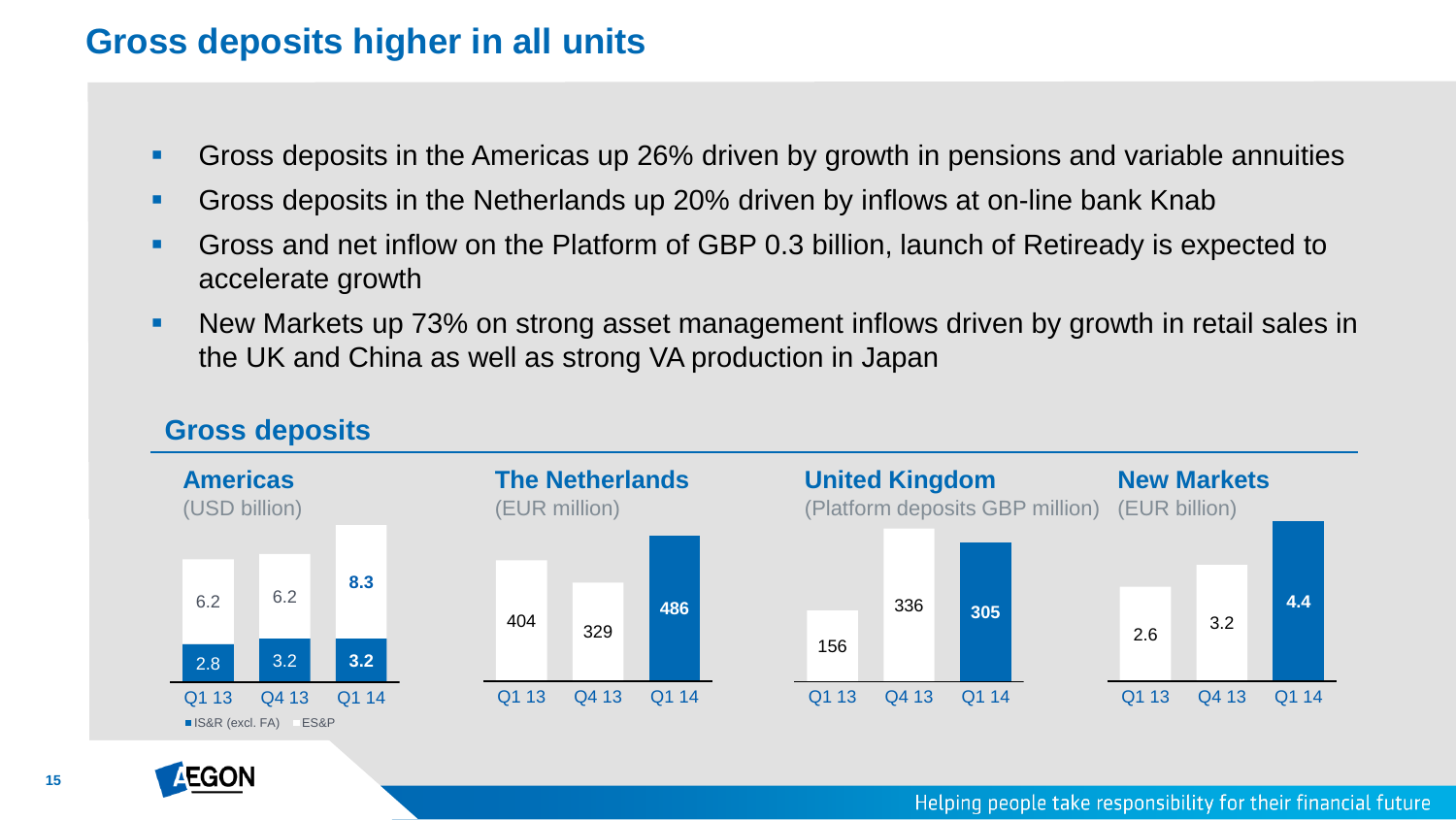#### **New life sales of EUR 459 million**

- **Higher new life sales in the Americas primarily driven by higher sales of universal life**
- New life sales decreased in the Netherlands driven mostly by the continued shift from life insurance to bank savings products and lower pension sales
- **Lower new life sales in the UK compared to elevated sales related to the introduction of RDR** in Q1 2013
- New Markets sales slightly lower as growth in Asia was offset by declines in CEE and Spain



#### **New life sales**

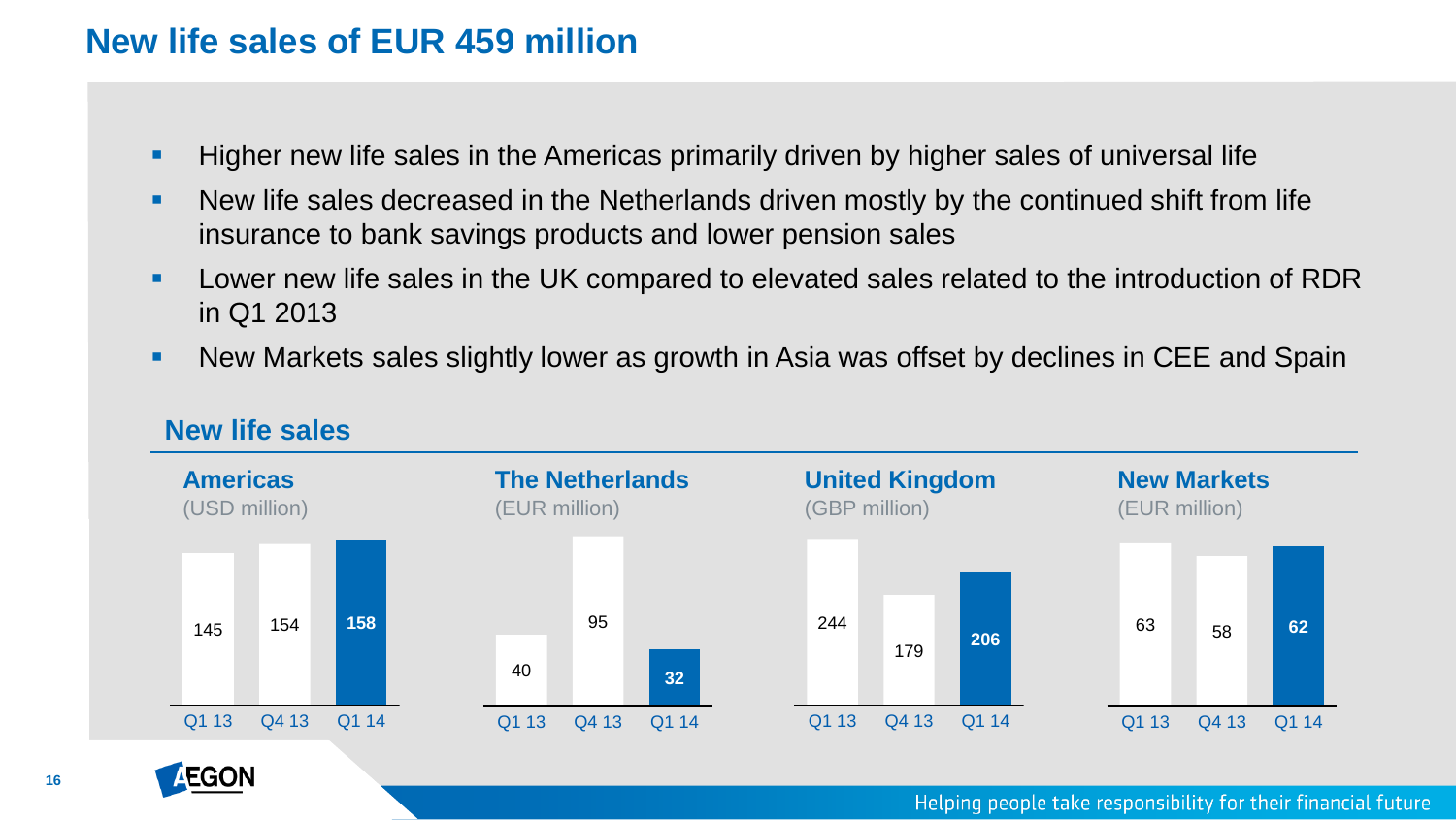# **Continued strong MCVNB and reduced investment in new business**

- **Americas strong on improvements in VA and universal life**
- **MCVNB the Netherlands reflects lower mortgage margins**
- UK impacted by lower margins and volumes on annuities and lower margins arising from auto-enrollment
- **New markets up on inclusion Santander joint venture and higher** life sales in Asia following expanded distribution

Investment in new business as  $%$  of sales down as a result of strong sales of capital-light deposit business



#### **Sales and investments in new business as % of sales**



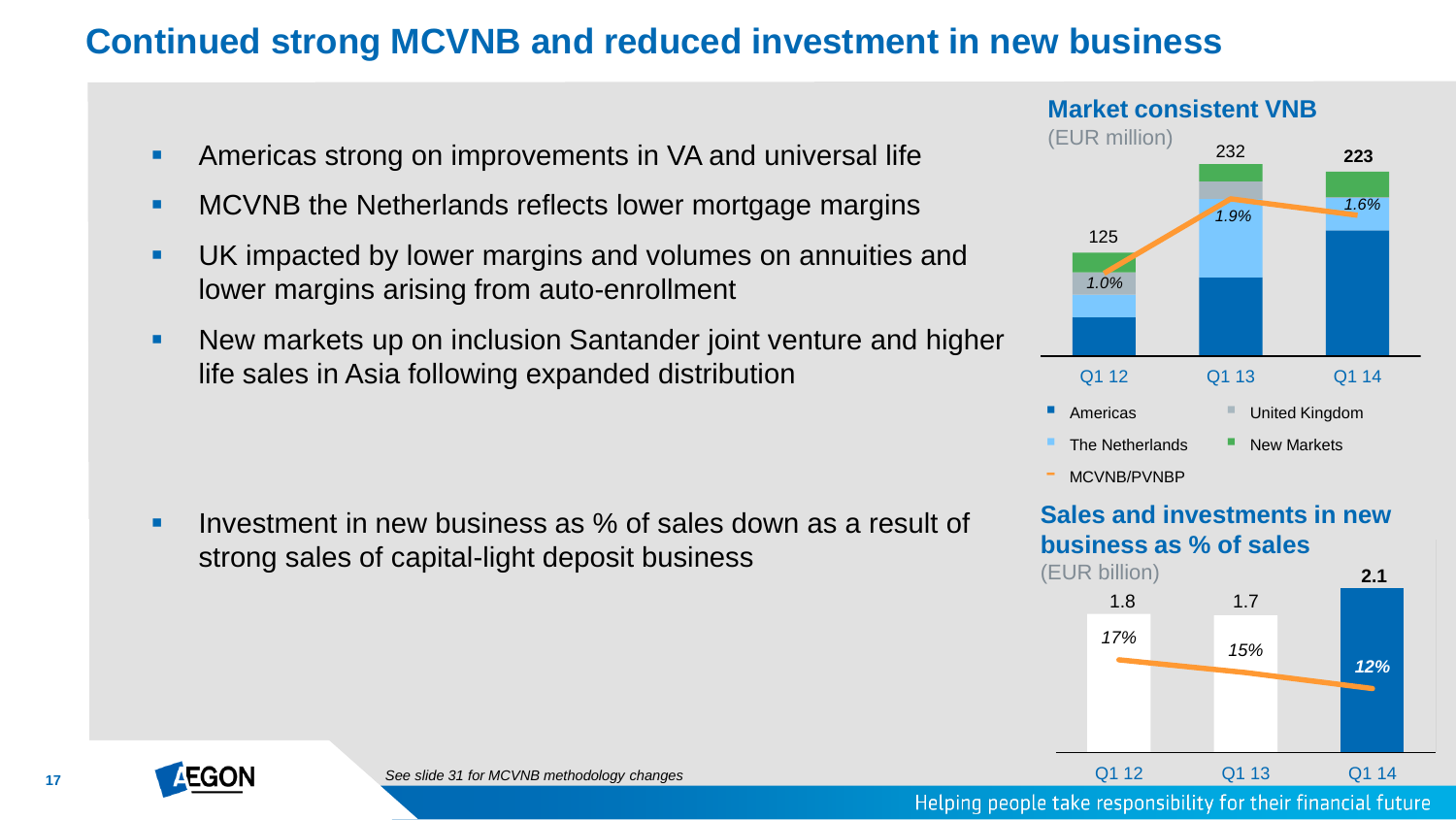### **Market consistent value of new business of EUR 223 million**

- Strong MCVNB growth in the Americas driven by higher variable annuity sales and margins, and improvement in life insurance sales
- **Lower MCVNB** in the Netherlands due mainly to lower margins on new mortgage production
- **MCVNB** in the UK decreased due to lower margins and volumes on annuities and lower margins in pensions from auto enrollment
- **Higher MCVNB in New Markets due to the addition of the joint venture with Santander in Spain** and higher universal life sales in Asia

#### **Market consistent value of new business**



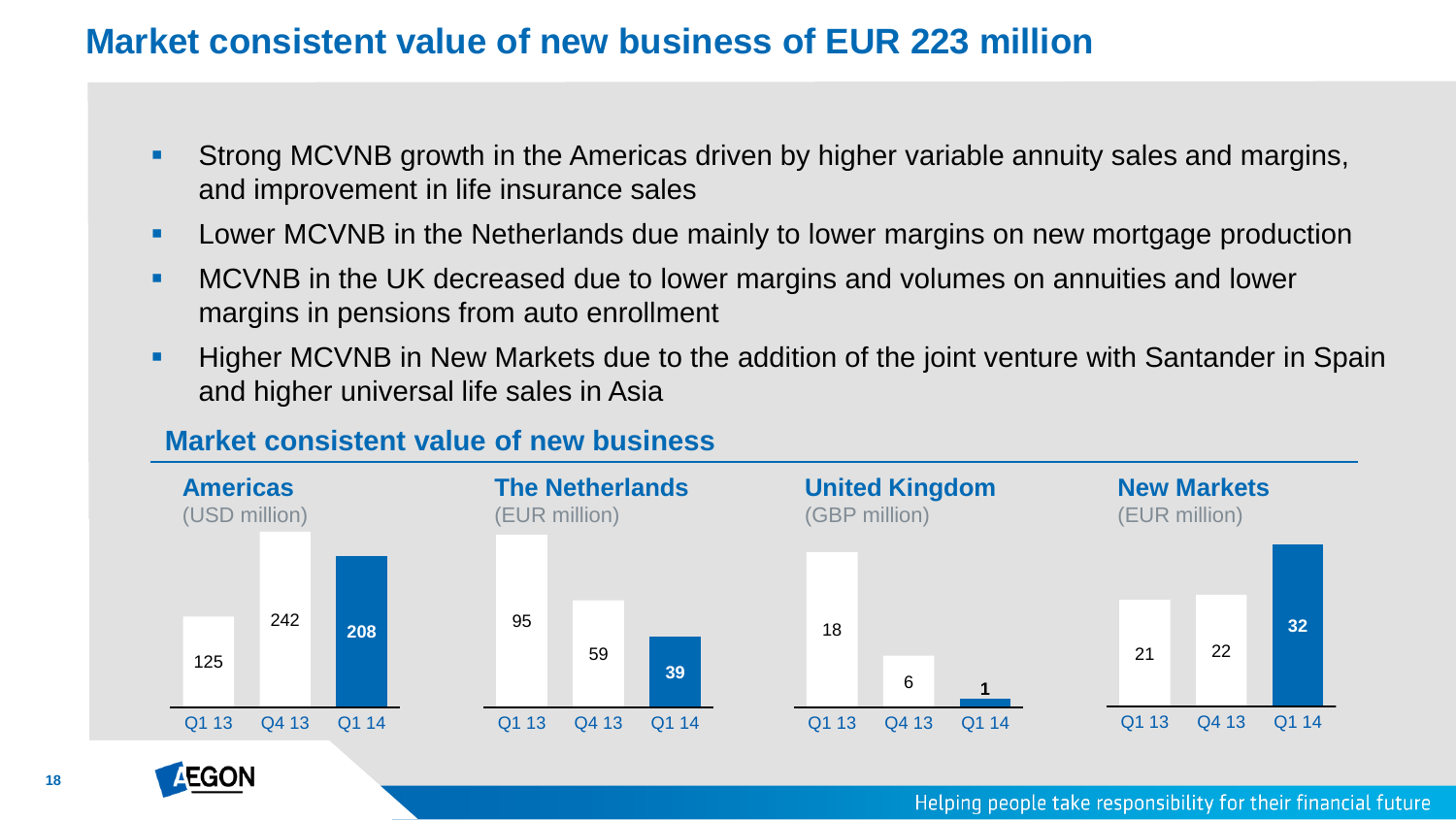# **Solid operational free cash flows and holding excess capital**

- **Normalized operational free cash flows of EUR 305 million** 
	- ► Market impacts of EUR 48 million driven mostly by interest rates and credit spreads
	- ► One-time items of EUR (22) million due mostly to reserve strain on term and UL business in the Americas and business transformation costs in the UK
- Holding excess capital of EUR 1.7 billion following call of USD 550 million capital securities

#### **Operational free cash flows**

(EUR million)

|                                       | Q1 13 | Q4 13 | Q1 14 |
|---------------------------------------|-------|-------|-------|
| Earnings on in-force                  | 526   | 234   | 802   |
| Return on free surplus                | 17    | 16    | 14    |
| Release of required surplus           | 270   | 300   | (234) |
| New business strain                   | (261) | (322) | (251) |
| <b>Operational free cash flow</b>     | 553   | 228   | 331   |
| Market impacts & one-time items       | 226   | (76)  | 26    |
| Normalized operational free cash flow | 327   | 304   | 305   |
| Holding funding & operating expenses  | (74)  | (118) | (71)  |

#### **Holding excess capital development** (EUR billion)

|                                              | Q1 14 |
|----------------------------------------------|-------|
| <b>Starting position</b>                     | 2.2   |
| Net dividends received from business units   | (0.0) |
| Acquisitions & divestments                   |       |
| Common dividends                             |       |
| Funding & operating expenses                 | (0.1) |
| Deleveraging                                 | (0.4) |
| Other                                        | (0.0) |
| <b>Ending position</b>                       | 1.7   |
| Capital allocated to additional deleveraging | (0.5) |

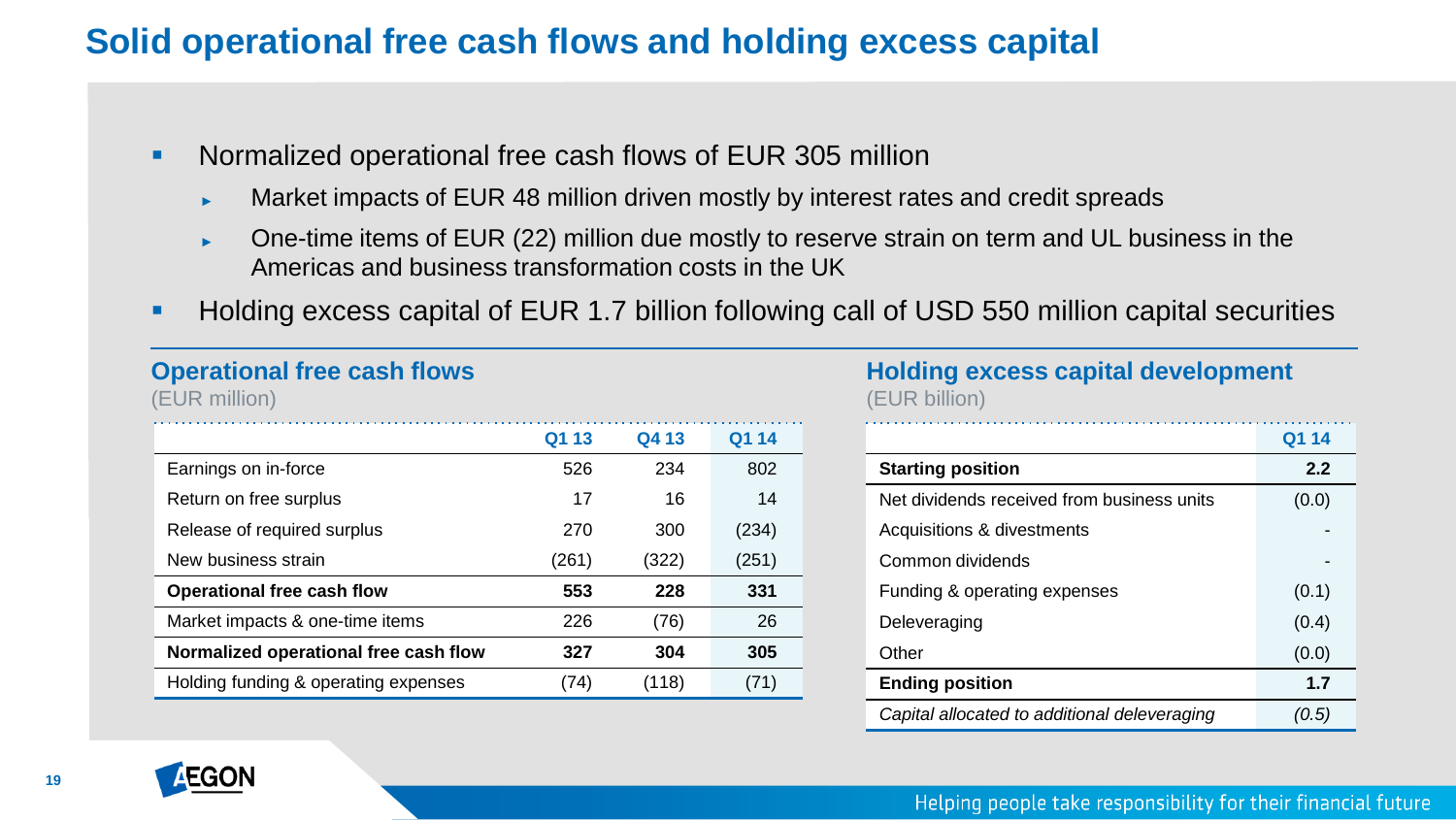# **Solid group and local capital positions**

- Group IGD solvency ratio remained at ~212% as the benefit of earnings and tightening of credit spreads was offset by the redemption of USD 550 million capital securities
- Excess capital in the United States of USD ~800 million above S&P AA level
- Stable solvency 1 ratios in the Netherlands and the UK

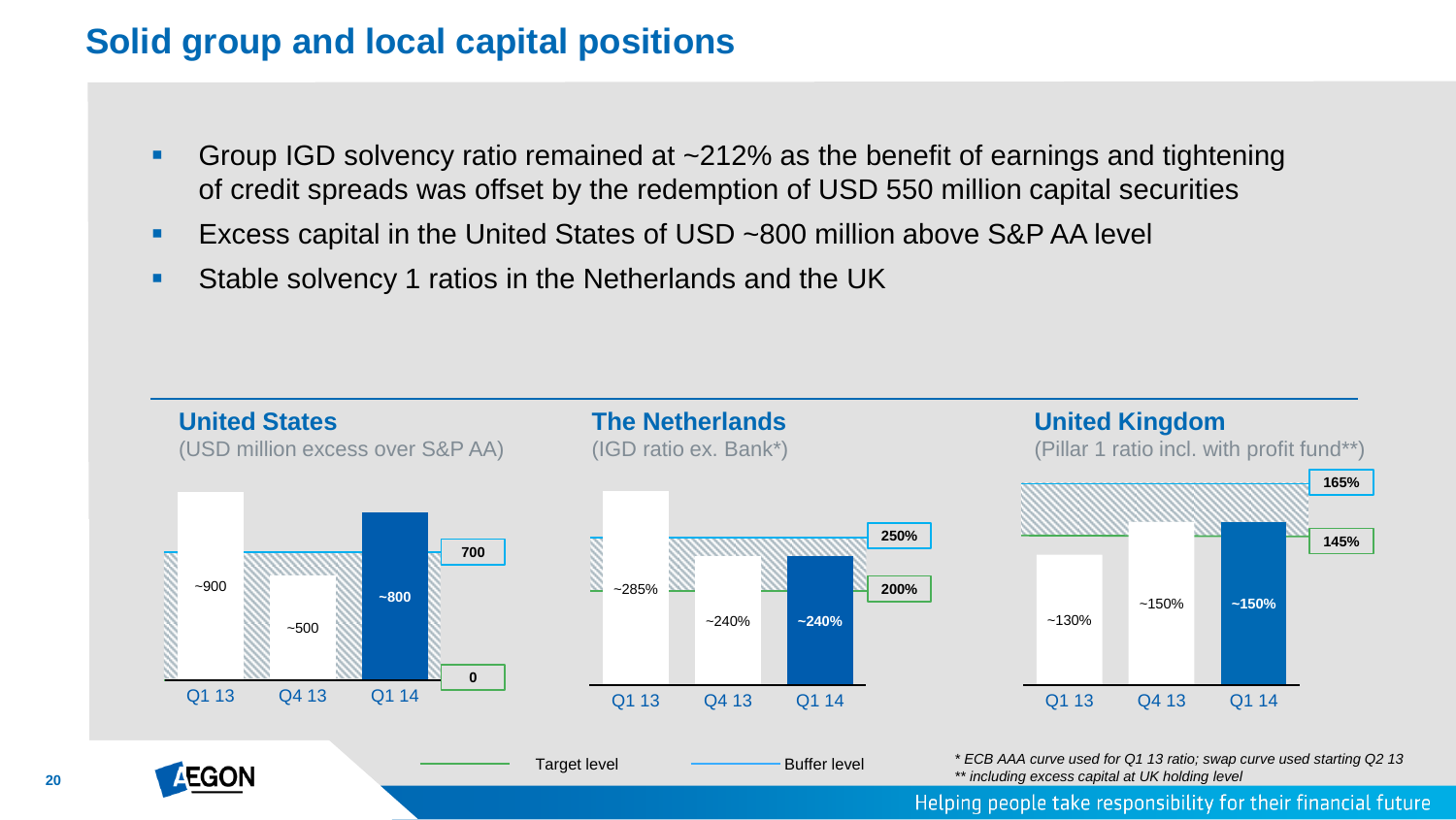# **Capital allocated to run-off businesses**

- Current capital allocated to run-off businesses of USD 2.1 billion
	- ► Return on capital of run-off businesses of 3.7% year to date
- Capital intensive run-off businesses negatively impact return on equity
	- ► Capital allocated to run-off businesses included in RoE calculations, but earnings are excluded

#### **Allocated capital to run-off businesses\***

(USD billion)

|                                     | <b>Run-off period</b> | 2010 | 2011 | 2012 | 2013 | 2014 Q1 | 2015E |
|-------------------------------------|-----------------------|------|------|------|------|---------|-------|
| Payout annuities                    | > 20 years            | 0.5  | 0.5  | 0.5  | 0.5  | 0.5     | 0.4   |
| Institutional spread-based business | $\sim$ 5 years        | 0.8  | 0.7  | 0.6  | 0.4  | 0.4     | 0.3   |
| <b>BOLI/COLI</b>                    | > 10 years            | 0.7  | 0.5  | 0.5  | 0.5  | 0.5     | 0.5   |
| Life reinsurance                    | $\sim$ 15 years       | 3.1  | 1.3  | 1.1  | 0.7  | 0.7     | 0.7   |
|                                     |                       | 5.1  | 3.0  | 2.7  | 2.1  | 2.1     | 1.9   |

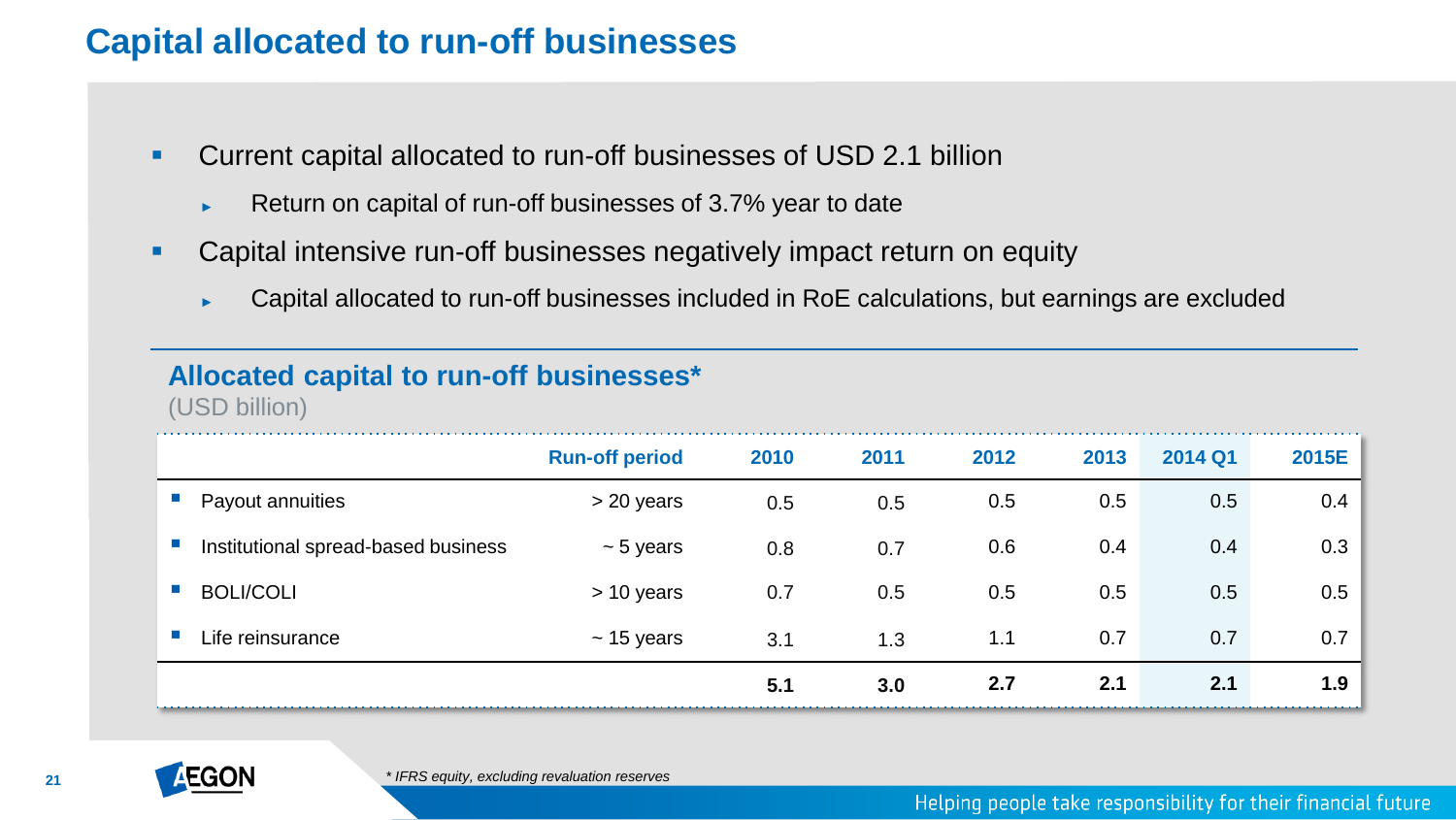### **Americas**

- **Higher underlying earnings as growth in variable annuity, mutual fund and pension balances more than** offset the impact of lower Life & Protection earnings
- **•** Operating expenses 4% lower due mainly to lower employee benefit and performance related expenses
- **New life sales increased 9% mainly driven by higher sales of universal life secondary guarantee life** products following introduction of redesigned product in 2013; A&H sales up 28% to USD 338 million on portfolio acquisitions resulting from new distribution agreements
- **26% increase in gross deposits driven mostly by strong production in variable annuities and pensions**
- **Strong MCVNB growth driven by higher variable annuity sales and margins, and improvement in life** insurance sales



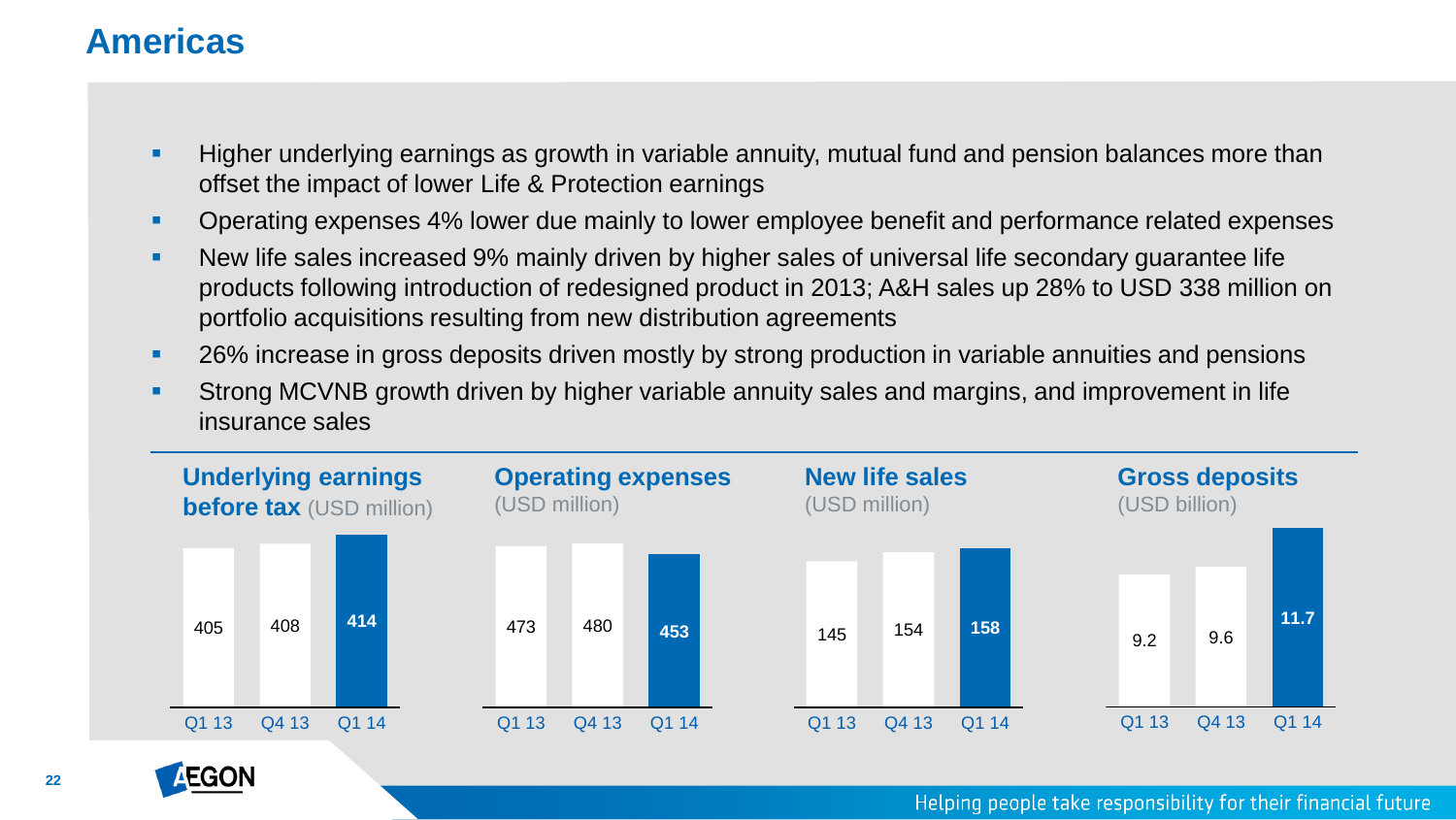#### **The Netherlands**

- **Earnings increased 13% due mostly to higher investment income and lower funding costs**
- **Operating expenses increased 4% driven by a reclassification of expenses**
- New life sales decreased due mostly to the continued shift from life insurance to bank savings products and lower pension sales as Q1 2013 included a large buyout deal
- **Higher gross deposits mainly the result of strong performance from online bank Knab,** following repositioning
- **Lower MCVNB due mainly to lower margins on new mortgage production**



**23**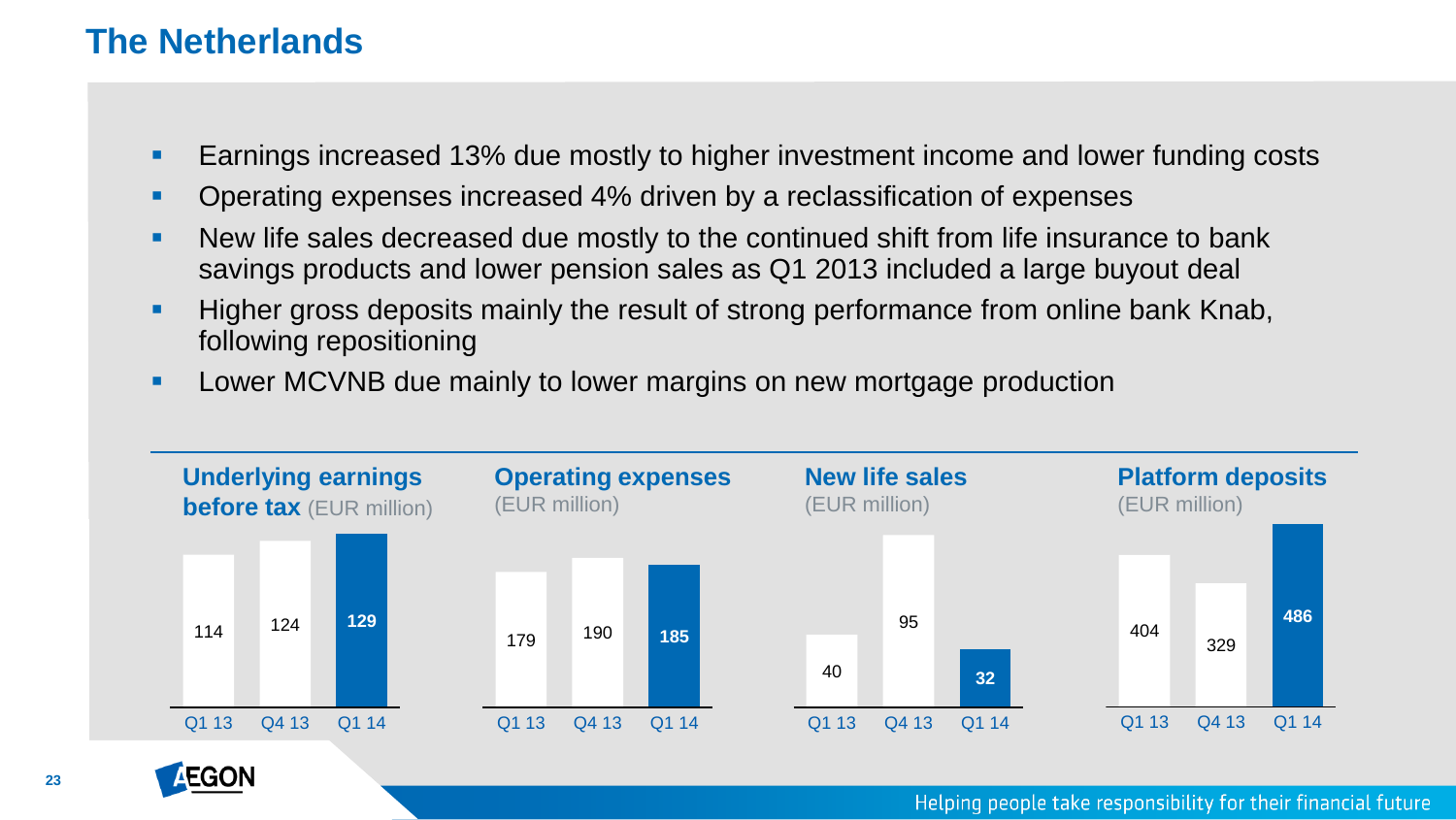# **United Kingdom**

- **Earnings higher as improved persistency more than offset investments in technology**
- **•** Operating expenses increased as cost reductions were more than offset by higher investments in technology and business transformation costs
- Group pensions sales slowed compared with a strong Q1 13 following the introduction of RDR
- **Fast growing platform with balances reaching GBP 1.6 billion**
- **MCVNB decreased due to lower margins and volumes on annuities and lower margins in** pensions from auto enrollment



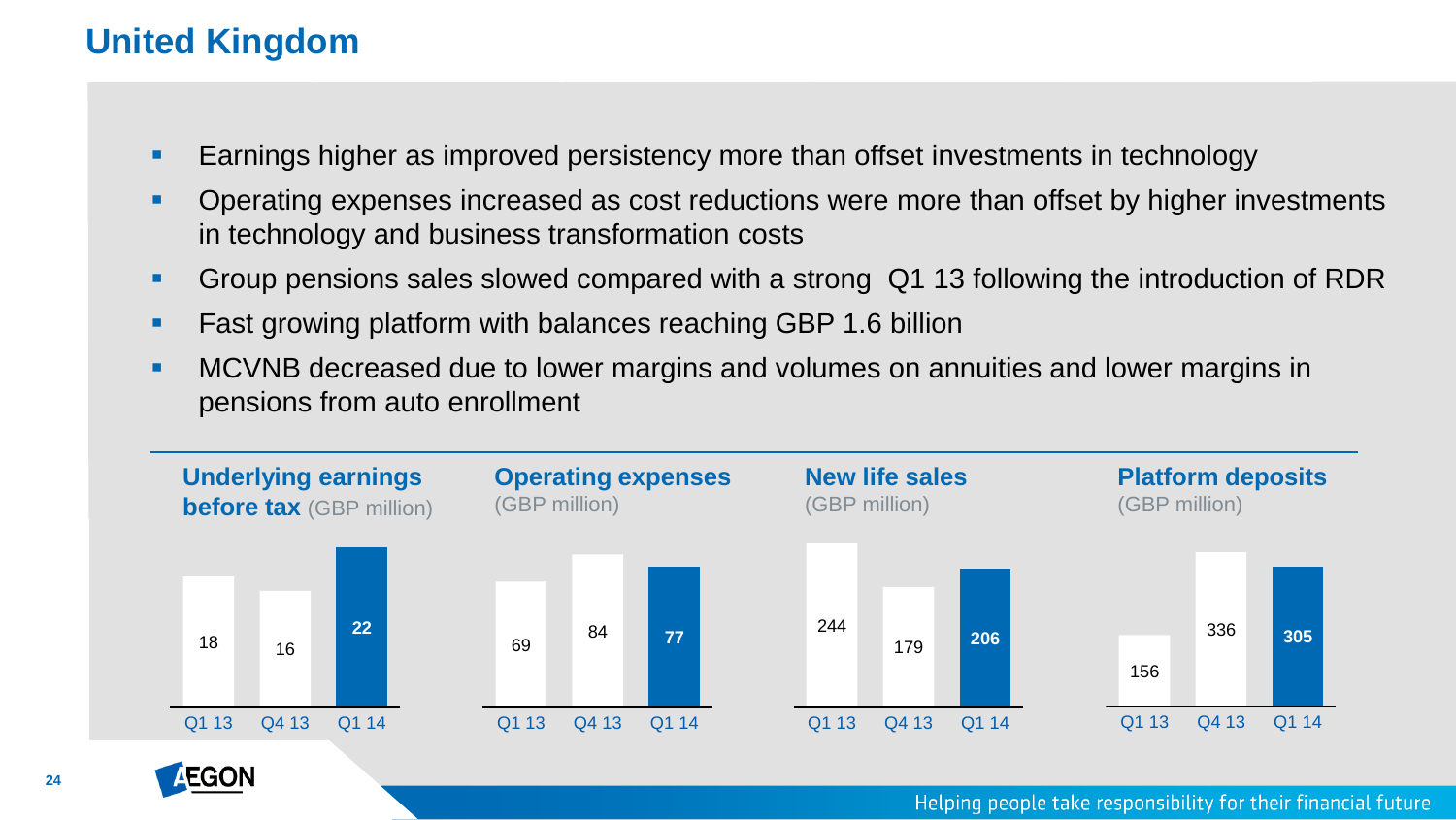#### **New Markets**

- Higher earnings from Aegon Asset Management more than offset lower earnings in Asia and a divestment in Spain in 2013
- **Lower operating expenses as a result of currencies and timing of expenses**
- New life sales slightly lower as growth in Asia was offset by declines in CEE and Spain
- Gross deposits increased 73% due mostly to higher retail asset management deposits in the UK and China
- **Higher MCVNB due to the addition of the joint venture with Santander in Spain and higher** universal life sales in Asia



**25**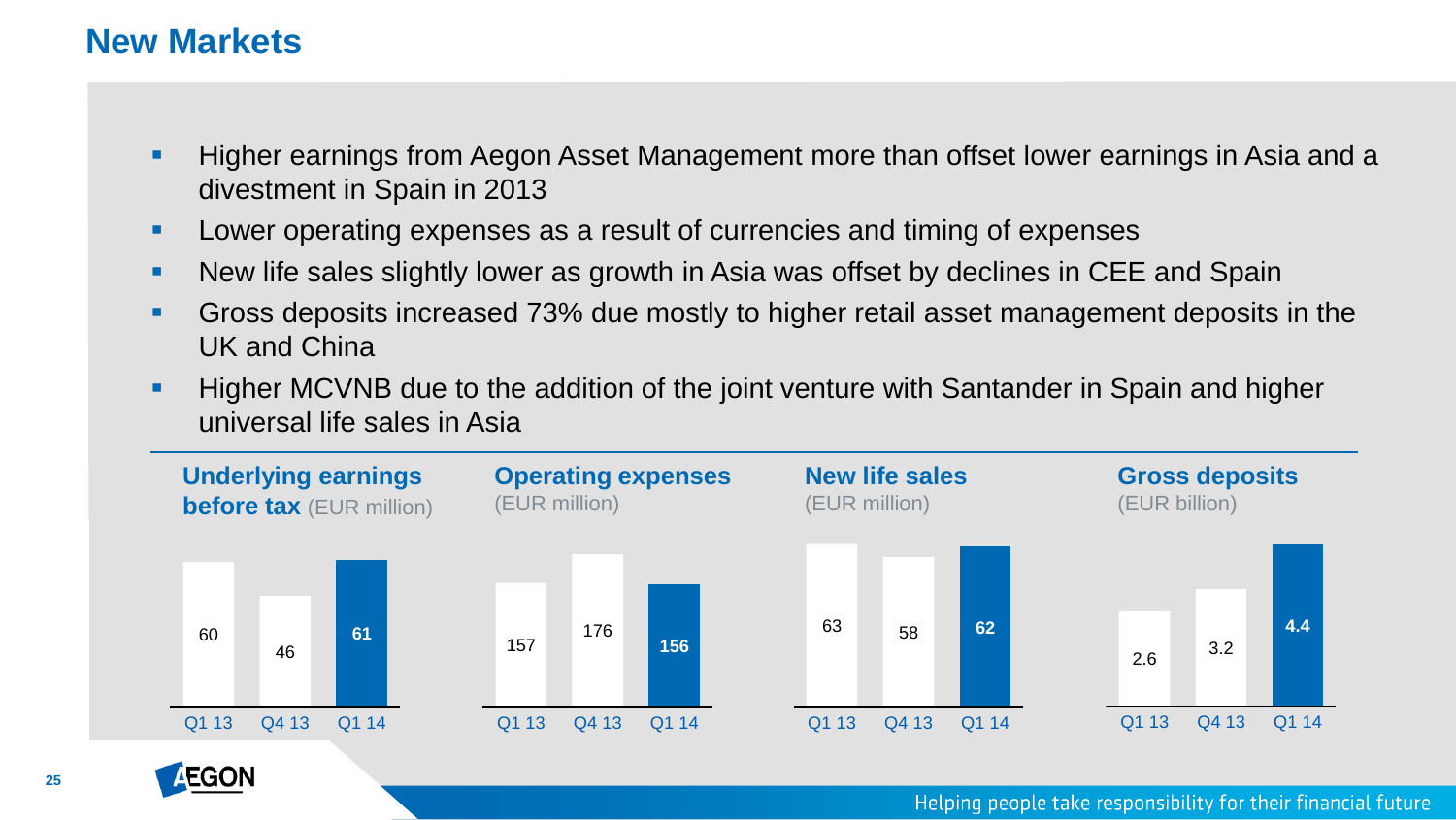# **Reconciliation of effective tax rate Q1 2014**

#### **Reconciliation of effective tax rate Q1 2014**

| <b>EUR million</b> |       | Americas | <b>The Netherlands</b> |      | <b>United Kingdom</b> |     | <b>New Markets/Holdings</b> |   | <b>Total</b> |
|--------------------|-------|----------|------------------------|------|-----------------------|-----|-----------------------------|---|--------------|
| Income before tax  |       | 282      |                        | 172  |                       | 37  |                             |   | 492          |
| Nominal tax rate   | 35.0% | (97)     | 25.0%                  | (43) | 21.5%                 | (8) | N/A                         | 3 | (145)        |
| Actual income tax  |       | (63)     |                        | (29) |                       | (9) |                             | 0 | (100)        |
| Net income         |       | 219      |                        | 143  |                       | 28  |                             |   | 392          |

- Actual income tax can deviate from the nominal tax rate, amongst others due to:
	- ► Tax exempt income
	- ► Tax credits
	- ► Valuation allowances for tax losses
	- ► Tax rate changes
- ► Cross border intercompany reinsurance
- ► Policyholder tax UK (offsetting)
- ► Other items

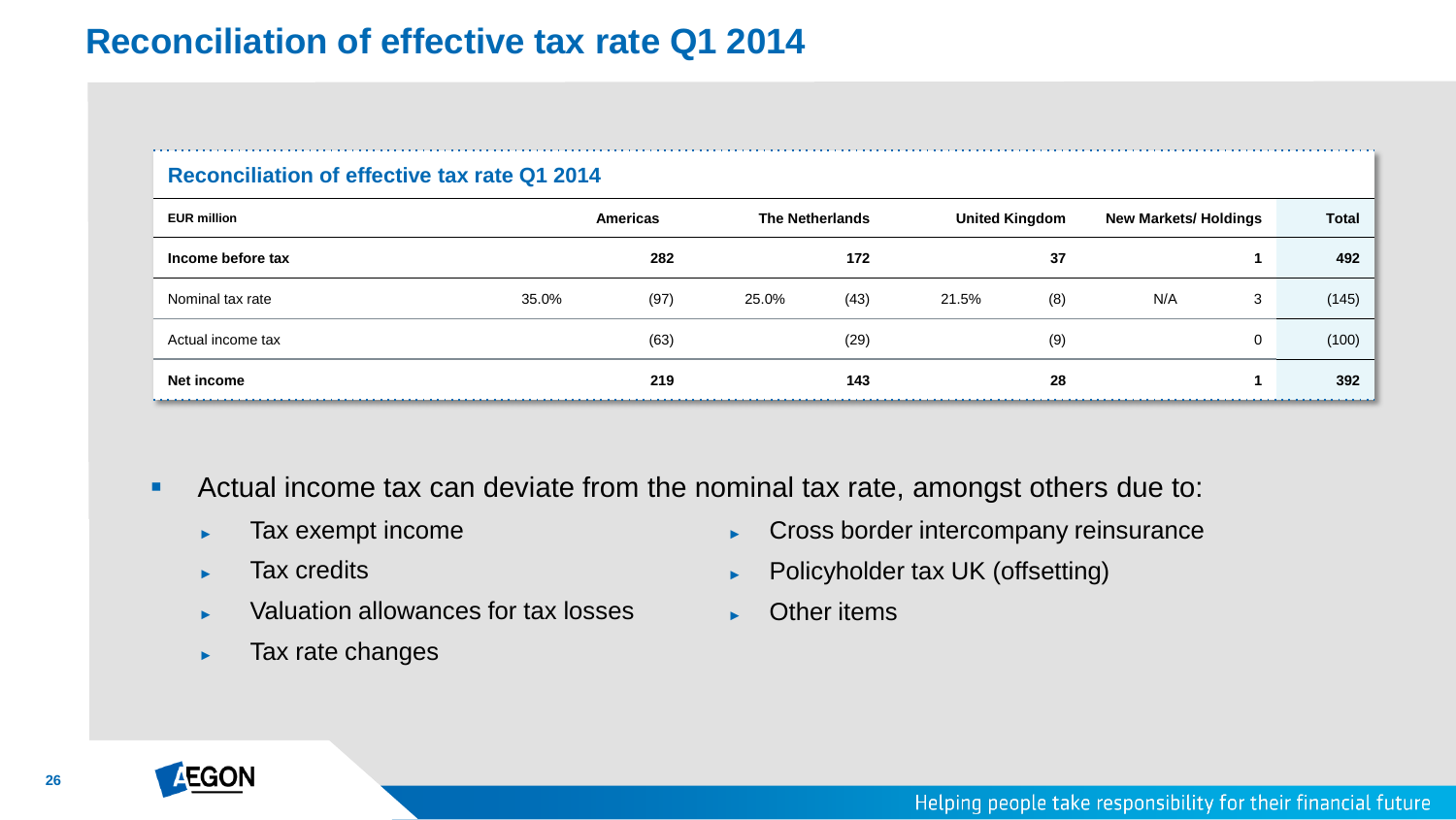# **General account investments roll-forward**

#### **General account investment roll-forward**

| <b>EUR billion</b>                | <b>Americas</b> | <b>The Netherlands</b> | <b>United Kingdom</b> | <b>New Markets &amp; Other</b> |
|-----------------------------------|-----------------|------------------------|-----------------------|--------------------------------|
| Opening balance December 31, 2013 | 75.8            | 45.3                   | 10.7                  | 3.5                            |
| Net in- and outflow               | 0.1             | 0.5                    | (0.1)                 | 0.2                            |
| Unrealized / realized results     | 1.5             | 0.8                    | 0.2                   | 0.1                            |
| Foreign exchange                  | (0.2)           | 0.0                    | 0.1                   | (0.0)                          |
| Closing balance March 31, 2014    | 77.2            | 46.7                   | 11.0                  | 3.7                            |

 Americas includes balance reductions from the run-off of the institutional spread business of EUR 0.5 billion and from fixed annuities of EUR 0.4 billion as the product is de-emphasized

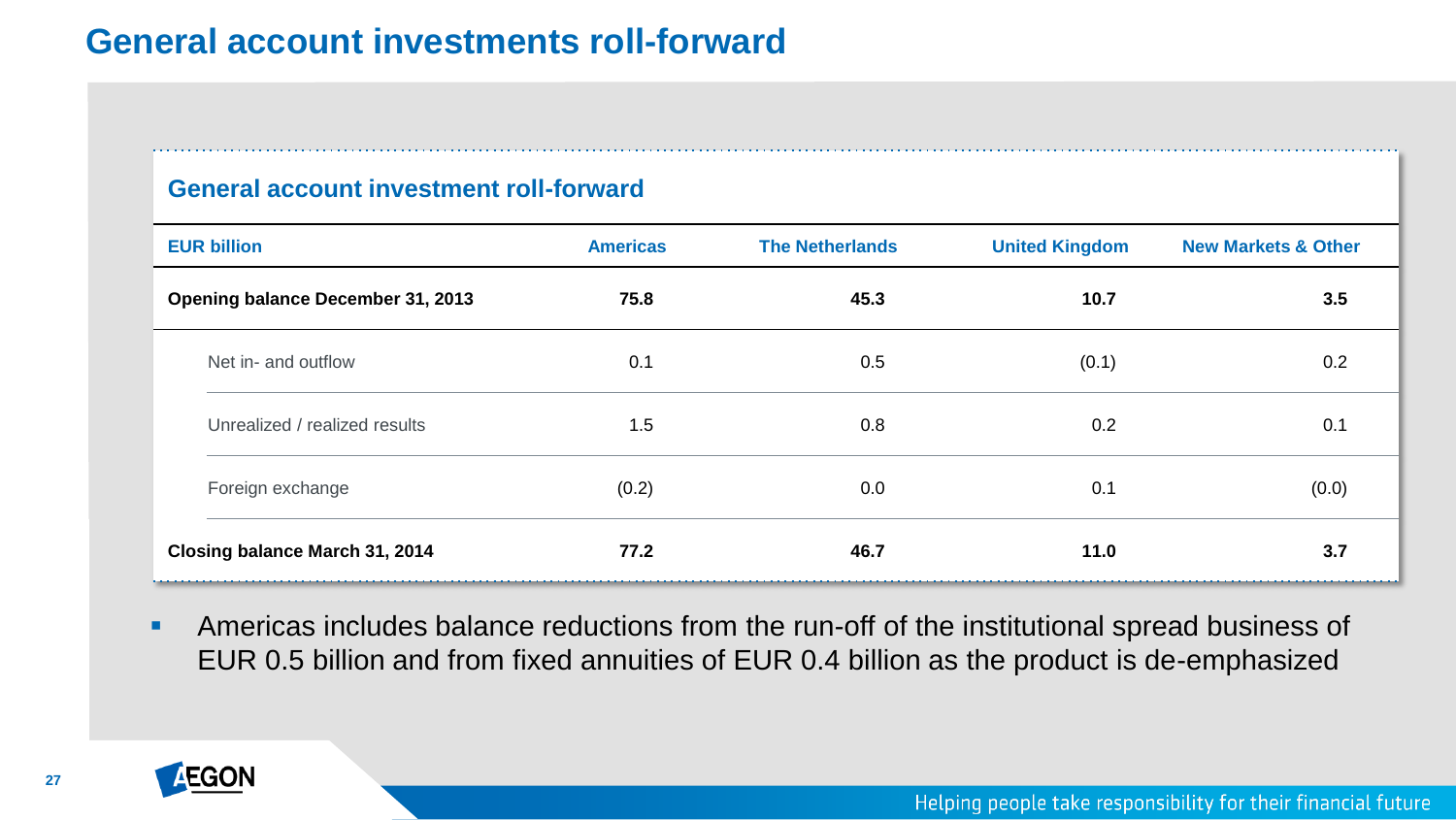# **Sustainability efforts support strategy**

| <b>Products and services customers can trust</b>                                                                                                                                                                                                             | A responsible approach to investments                                                                                                                                                                                                                                                                                                 | <b>Supporting local communities</b>                                                                                                                                                                                                                                                  |  |  |  |  |
|--------------------------------------------------------------------------------------------------------------------------------------------------------------------------------------------------------------------------------------------------------------|---------------------------------------------------------------------------------------------------------------------------------------------------------------------------------------------------------------------------------------------------------------------------------------------------------------------------------------|--------------------------------------------------------------------------------------------------------------------------------------------------------------------------------------------------------------------------------------------------------------------------------------|--|--|--|--|
| Introducing products that are<br>clearer and easier to understand<br>Changing the product design<br>process so that each step<br>considers the value to the<br>customer<br>Supporting market conduct<br>principles that focus on meeting<br>customers' needs | Decisions guided by<br>$\mathcal{L}_{\mathcal{A}}$<br><b>Responsible Investment Policy</b><br>Clear standards in areas such<br>$\mathcal{L}_{\mathcal{A}}$<br>as child labor, the environment<br>and corruption<br>Using influence to promote<br>$\mathcal{L}_{\mathcal{A}}$<br>sustainability governance and<br>economic development | Long tradition of working<br>with and investing in local<br>communities<br>Volunteering program<br>$\mathcal{L}_{\mathcal{A}}$<br>encourages employees to<br>take paid time-off to work<br>on local initiatives<br><b>Supporting local charities</b><br>and good causes<br>worldwide |  |  |  |  |
| A recognized strong foundation - Doing the "basics" well                                                                                                                                                                                                     |                                                                                                                                                                                                                                                                                                                                       |                                                                                                                                                                                                                                                                                      |  |  |  |  |
| <b>SUSTAINALYTICS</b><br>Dow Jones<br>Sustainability Indexes<br>ETCLACOO                                                                                                                                                                                     | Corporate<br><b>VIII</b> P<br><b>Responsibility</b><br>Prime<br>Gouder<br>rated by<br>cekom research                                                                                                                                                                                                                                  | <b>ROBECOSAM</b><br><b>Sustainability Award</b><br>Silver Class 2013                                                                                                                                                                                                                 |  |  |  |  |



FTSE4Good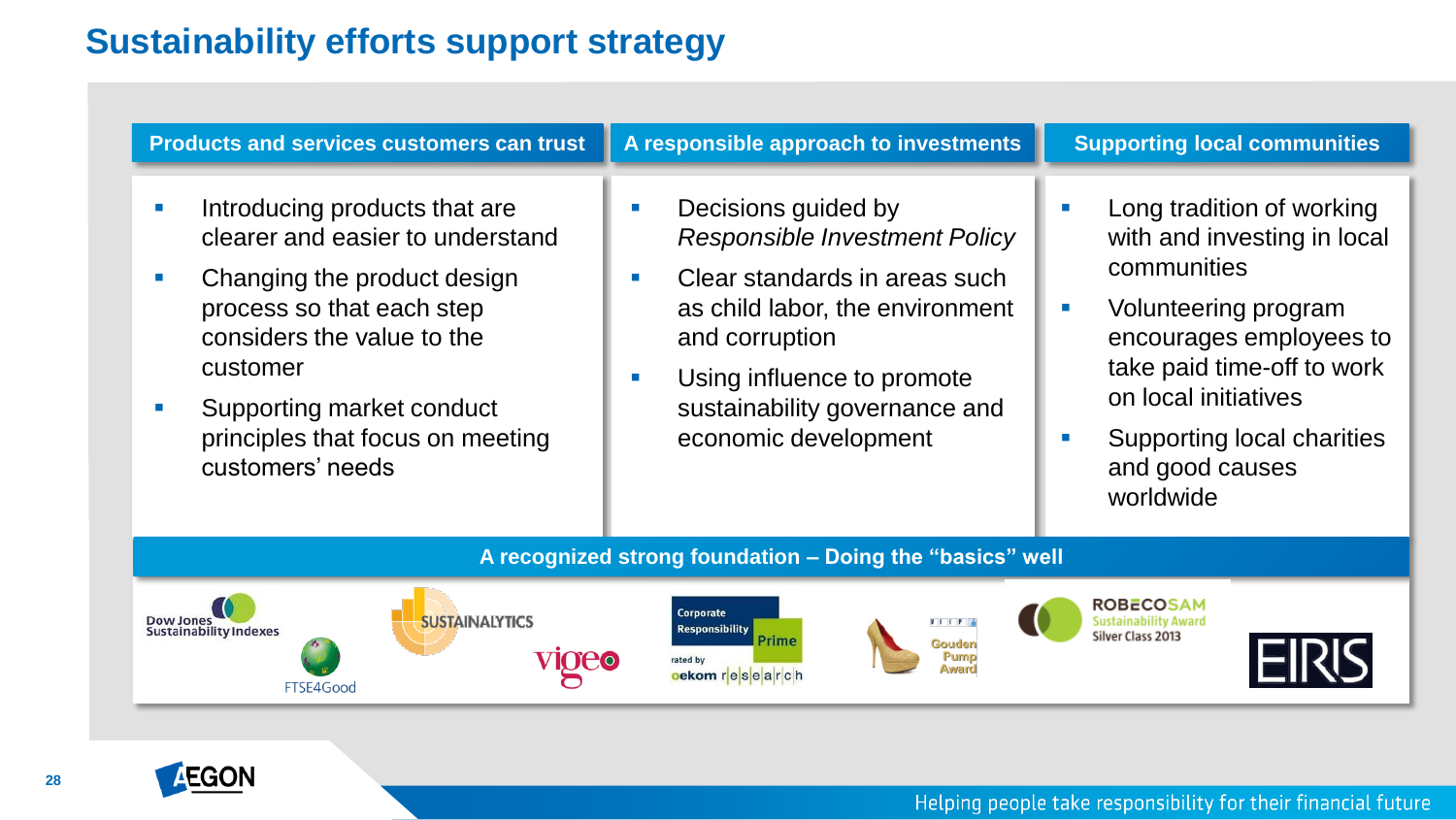# **Investing in Aegon**

- **Aegon ordinary shares** 
	- ► Traded in Amsterdam (NYSE Euronext) since 1969 and quoted in Euros
- **Aegon New York Registry Shares (NYRS)** 
	- ► Traded on NYSE since 1991 and quoted in US dollars
	- ► Attractive option for US investors
	- ► One Aegon NYRS equals one Aegon Amsterdamlisted common share
	- ► Cost effective way to hold international securities

#### **Aegon's ordinary shares**

| Ticker symbol           | AGN NA             |
|-------------------------|--------------------|
| <b>Underlying ISIN</b>  | NL0000303709       |
| SEDOL                   | 5927375NL          |
| <b>Trading Platform</b> | Euronext Amsterdam |
| Country                 | Netherlands        |

#### **Aegon's New York Registry Shares**

| Ticker symbol           | AFG US         |
|-------------------------|----------------|
| NYRS ISIN               | US0079241032   |
| NYRS SEDOL              | 2008411US      |
| <b>Trading Platform</b> | <b>NYSE</b>    |
| Country                 | USA            |
| NYRS Transfer Agent     | Citibank, N.A. |

#### **Aegon NYRS contact details**

#### **Broker contacts at Citibank N.A.:**

| Telephone: | New York: +1 212 723 5435    |  |  |  |  |
|------------|------------------------------|--|--|--|--|
|            | London: +44 (0) 207 500 2030 |  |  |  |  |
| E-mail:    | citiadr@citi.com             |  |  |  |  |

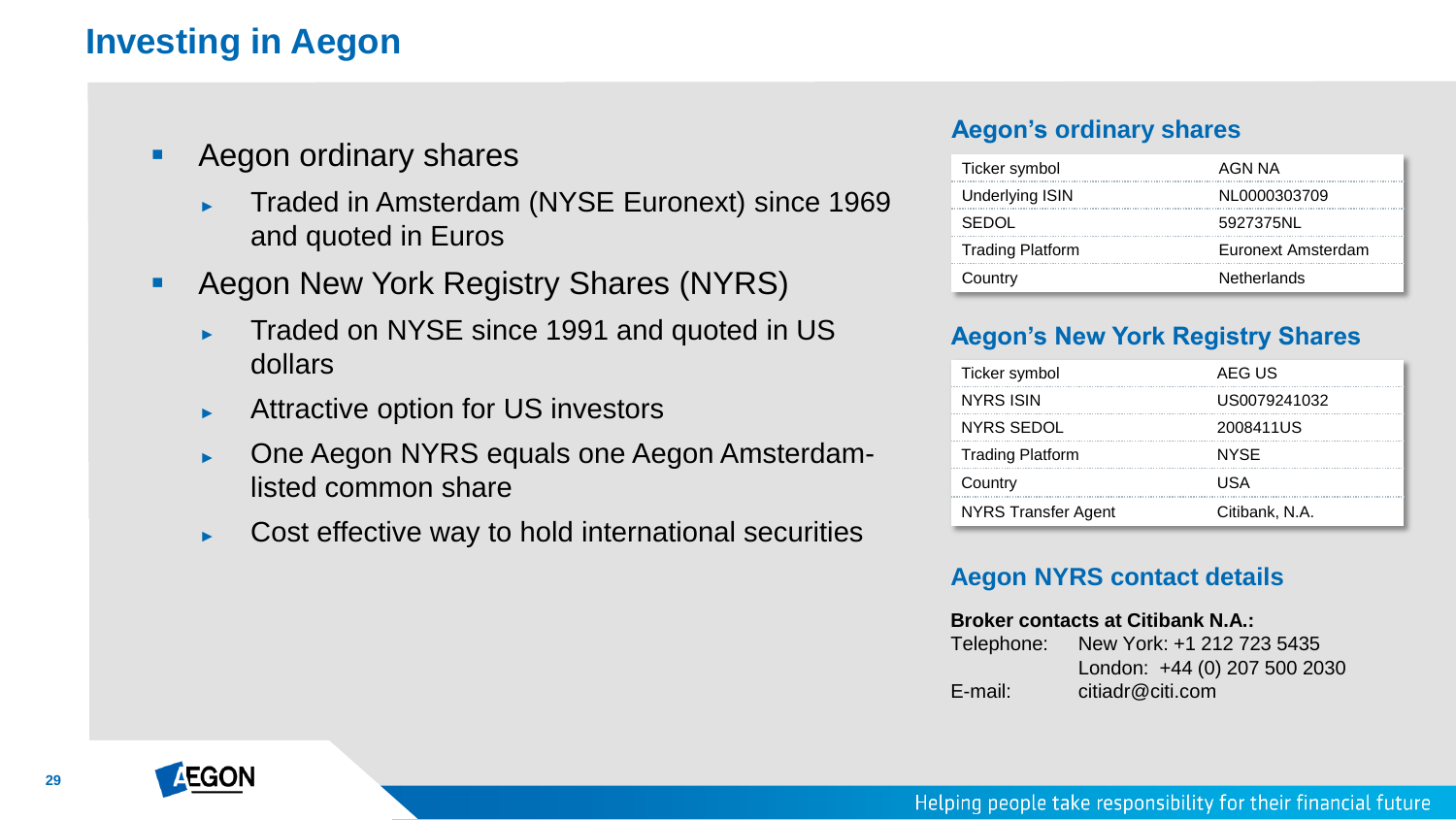# **Main economic assumptions**

#### **Main US economic assumptions**

- **10-year US Treasury assumed to grade over ten years to 4.25%**
- **Credit spreads are assumed to grade over two years to 110 bps**
- Bond funds are assumed to return 4% for 10 years and 6% thereafter
- **Money market rates are assumed to remain flat at 0.1% for two years followed by a 3-year** grading to 3%
- Annual gross equity market returns of 8% (price appreciation + dividends)

| <b>Assumptions</b>                                                    |      |      |
|-----------------------------------------------------------------------|------|------|
| 10-year interest rate                                                 | 2.5% | 2.9% |
| 3-month interest rate                                                 | 0.3% | 0.4% |
| Annual gross equity market return<br>(price appreciation + dividends) | 7%   | 7%   |
| EUR/USD rate of 1.35                                                  |      |      |
| EUR/GBP rate of 0.84                                                  |      |      |

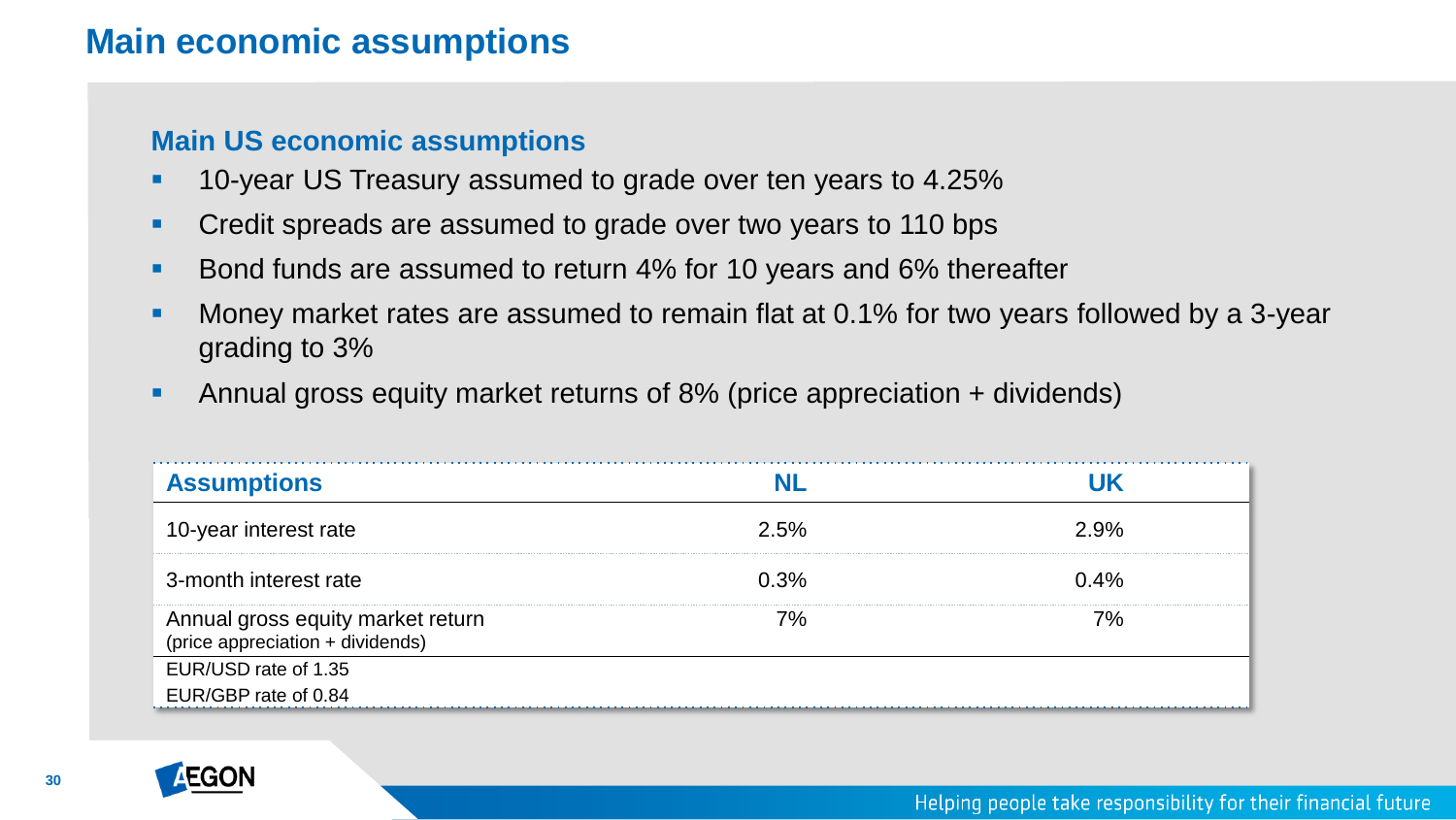# **Reporting changes implemented per Q1 2014**

#### **Amended accounting policies**

As of January 1, 2014 Aegon voluntarily changed its accounting policies for deferral of acquisition costs across the group and longevity reserving in the Netherlands. For details see http://www.aegon.com/6k and http://www.aegon.com/reportingchanges

#### **Sales**

Aegon UK started reporting platform assets on a quarterly basis. There will be no change to the reporting of sales.

Aegon's Stable Value Solutions (SVS) business in the Americas is managed to maintain the current level of assets, and not for new sales. Therefore, SVS' deposits will no longer be included in Aegon's sales and MCVNB reporting going forward. In 2013, SVS recorded USD 3.0 billion in deposits and USD 23 million in MCVNB.

#### **Market consistent value of new business**

Aegon *prospectively* implemented a number of changes to the calculation of MCVNB. These include adjustments to the cost of capital, the inclusion of expenses charged by the Corporate Center to the operating units, and incorporation of the ultimate forward rate in the methodology to construct the risk free curve.

#### **Operating expenses**

Aegon Americas' IS&R internal wholesalers are compensated primarily based on sales levels. Their variable compensation as well as production bonuses at ES&P resemble commission. These items have been, therefore, retrospectively reclassified as commissions from operating expenses. In 2013, variable compensation for Aegon Americas' IS&R internal wholesalers and the production bonuses at ES&P totaled USD 74 million. This reporting change has no impact on underlying earnings.

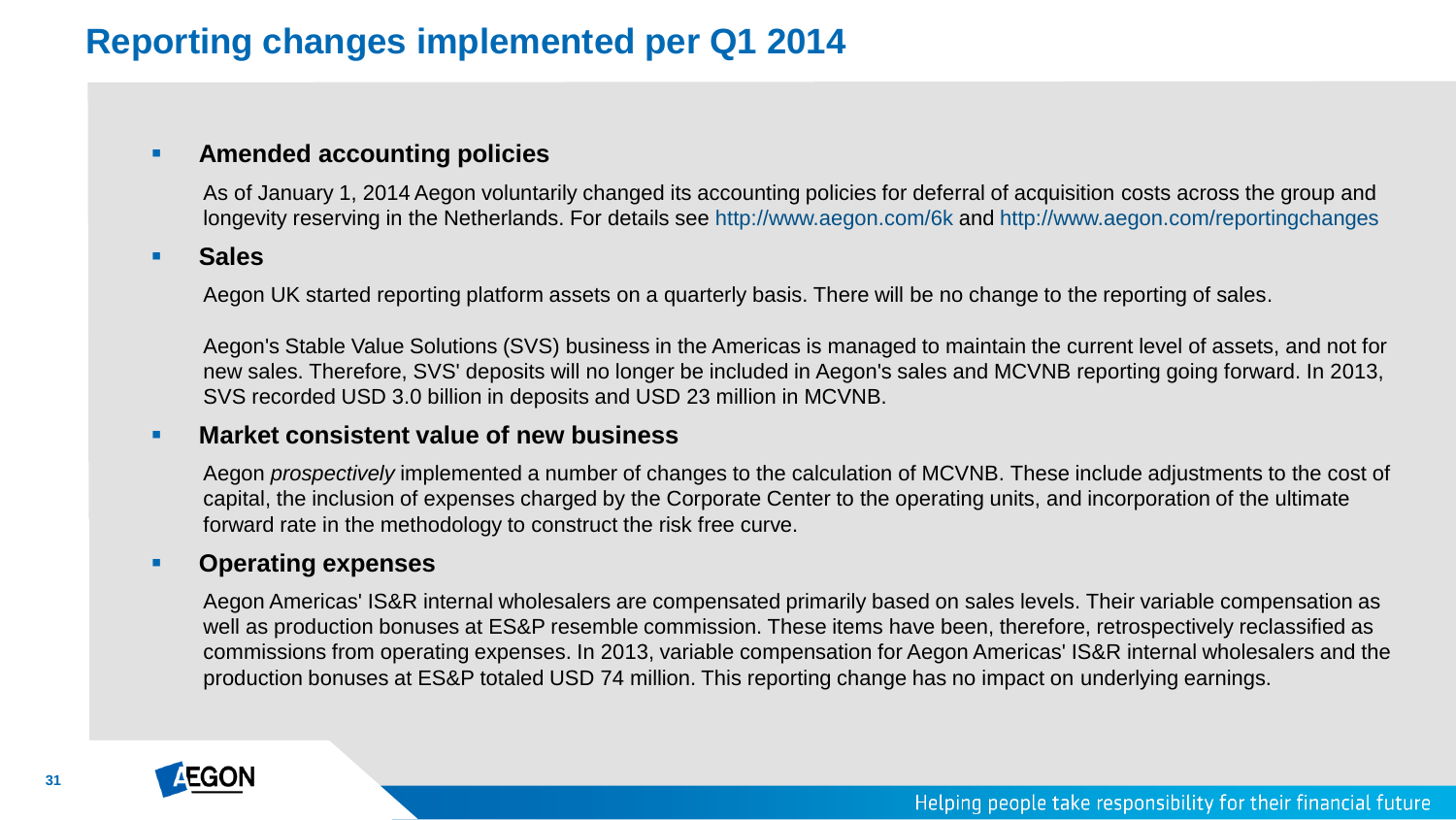## **Longevity reserves based on prospective mortality tables**

- IFRS longevity reserves in the Netherlands based on prospective mortality tables as of Q1 2014
	- IFRS capital in the Netherlands reduced by EUR 0.8 billion
	- Positive impact on underlying earnings estimated at ~EUR 130 million\* in 2014
- Valuation consistent with IGD solvency, Solvency II and internal economic framework
- Aegon assumes an improvement in life expectancy of approximately one to three months each year by moving from observed to prospective mortality tables
	- Increase is higher in the short term than in the long term



#### Life expectancy newborns **Life expectancy 60 year olds**